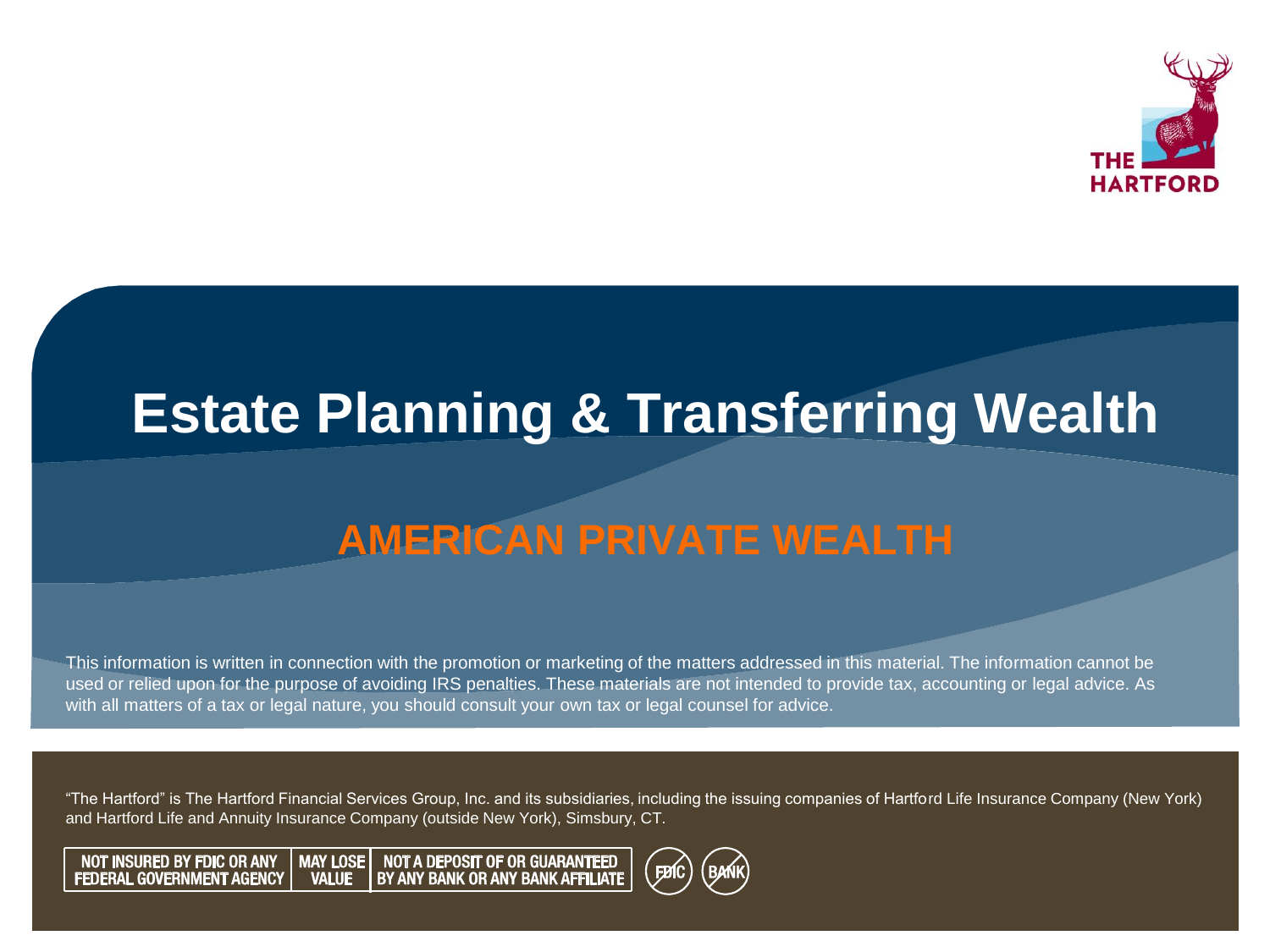

## **Estate Planning** *Does* **Affect You**

- Tangible property
	- Automobile
	- Furniture
	- Antiques
	- Real estate
- Intangible property
	- Business ownership
	- Investments
	- Life insurance or annuities
	- Checking and savings accounts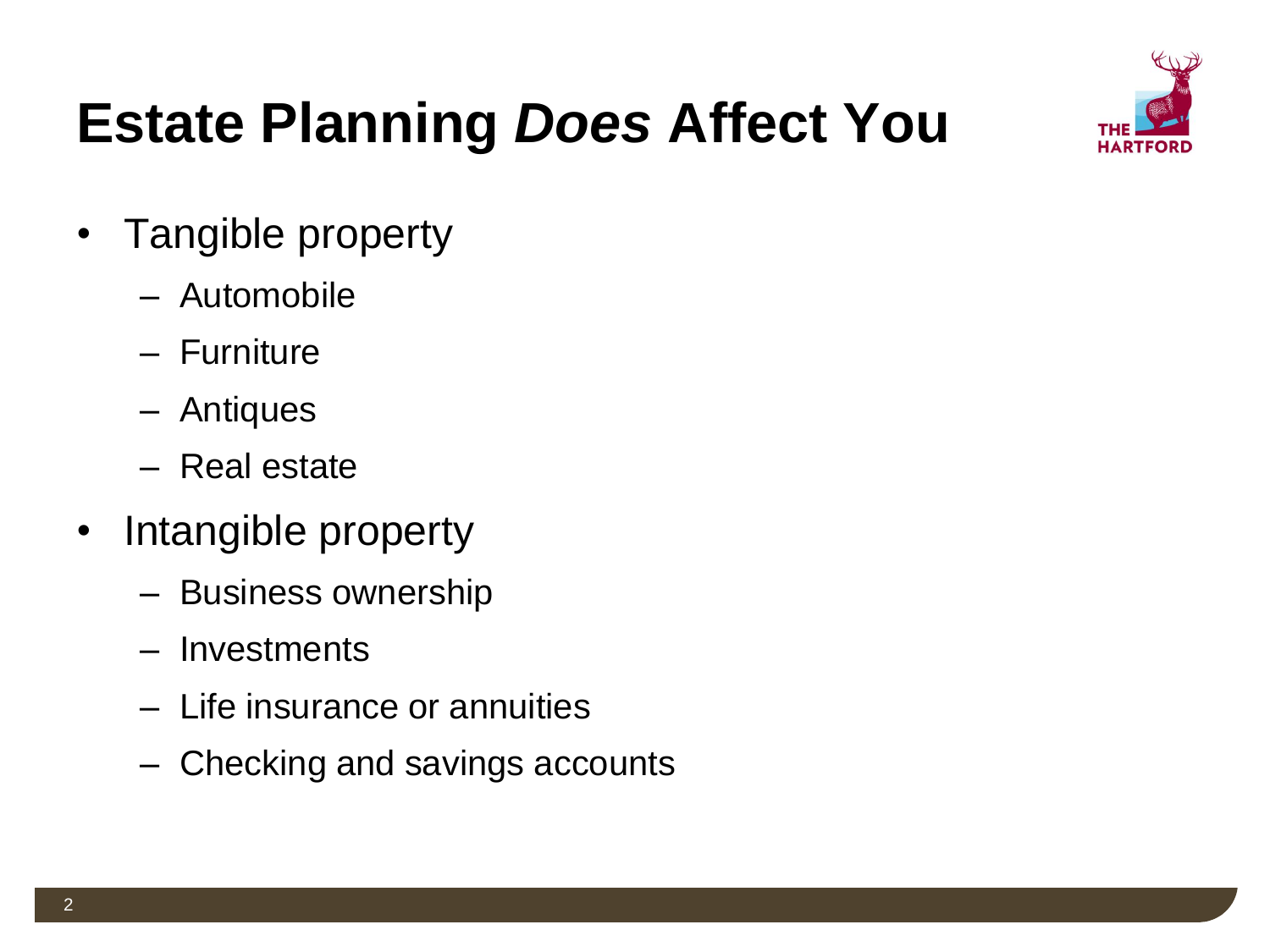

## **The Importance of Estate Planning**

- Reduce expenses and taxes
	- Probate
	- Gift and estate
- Make wishes known
- Control asset distribution
- Ease the transition for loved ones
	- Psychological stress
	- Emotional issues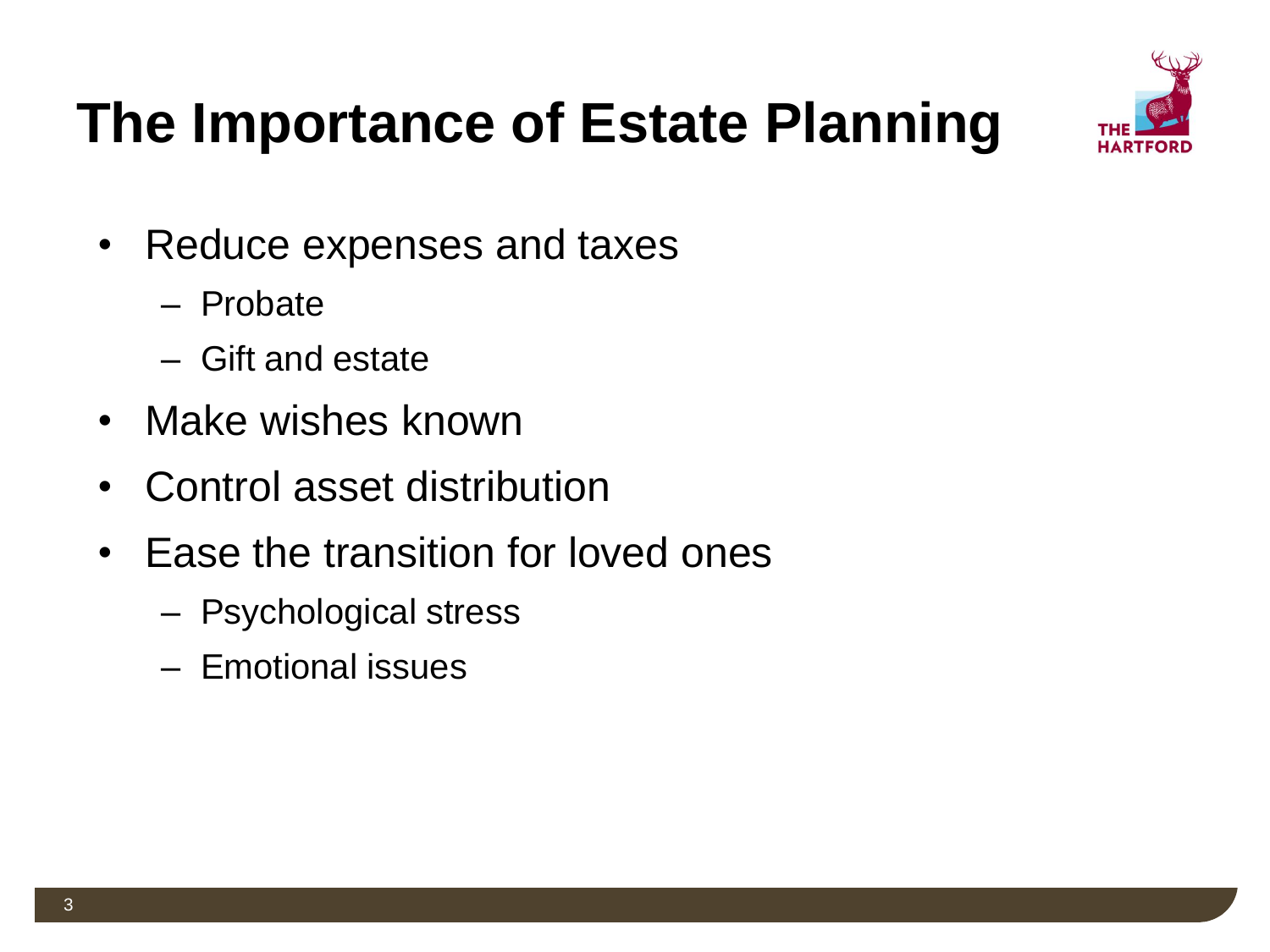

## **Estate Planning Process – 4 Steps**

- Protecting yourself
- Protecting your legacy
- Effective tax reduction strategies
- Implementation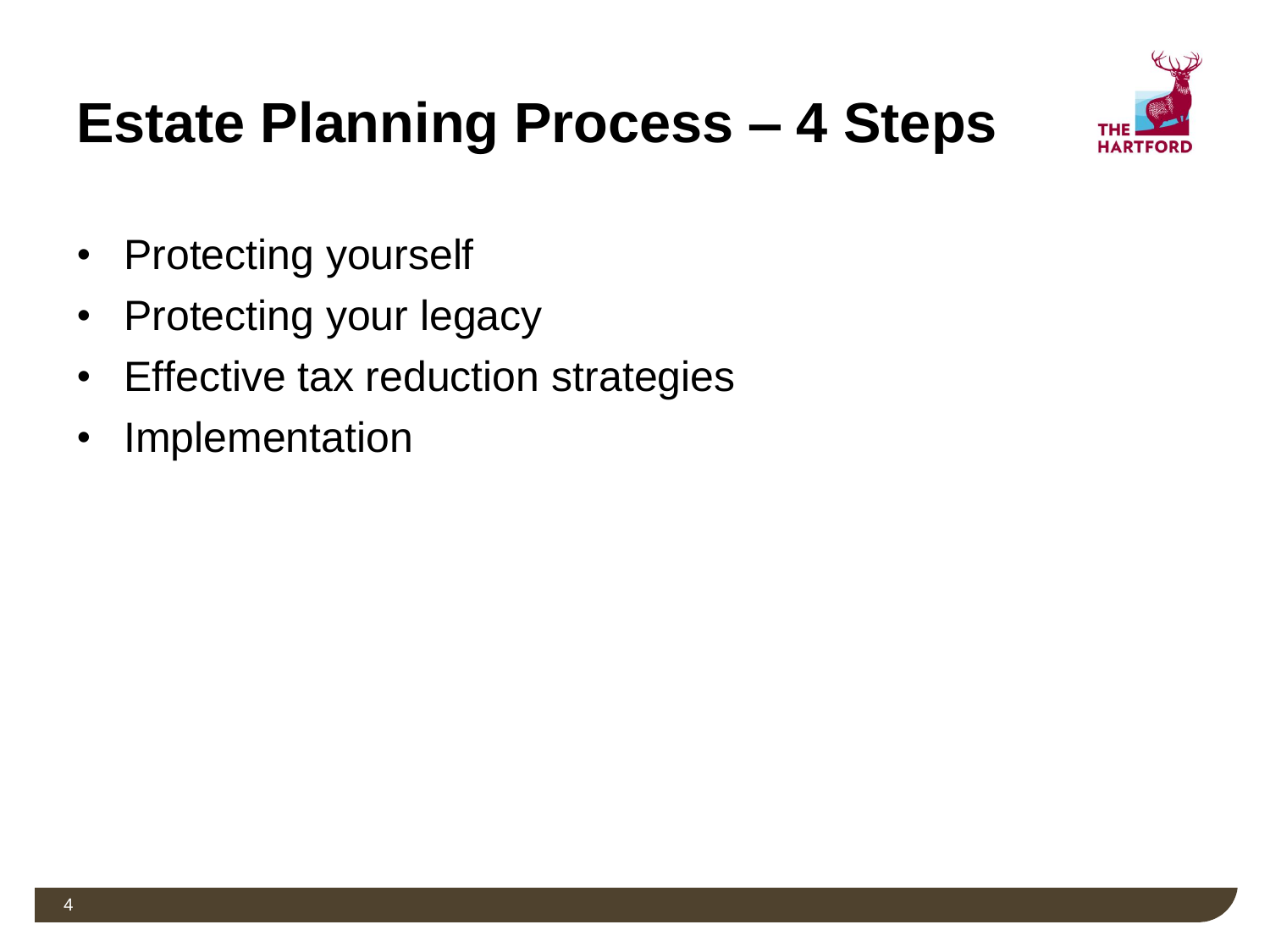### **Step 1 What You Can Do To Protect Yourself**



- Durable power of attorney
	- Legal directive
	- Decision maker on your behalf
- Medical or advanced directives
	- A "living will"
	- Keep medical care in line with values
- Guardianship
	- Care for minor children
	- Aging parents
- Business transfer
- Life insurance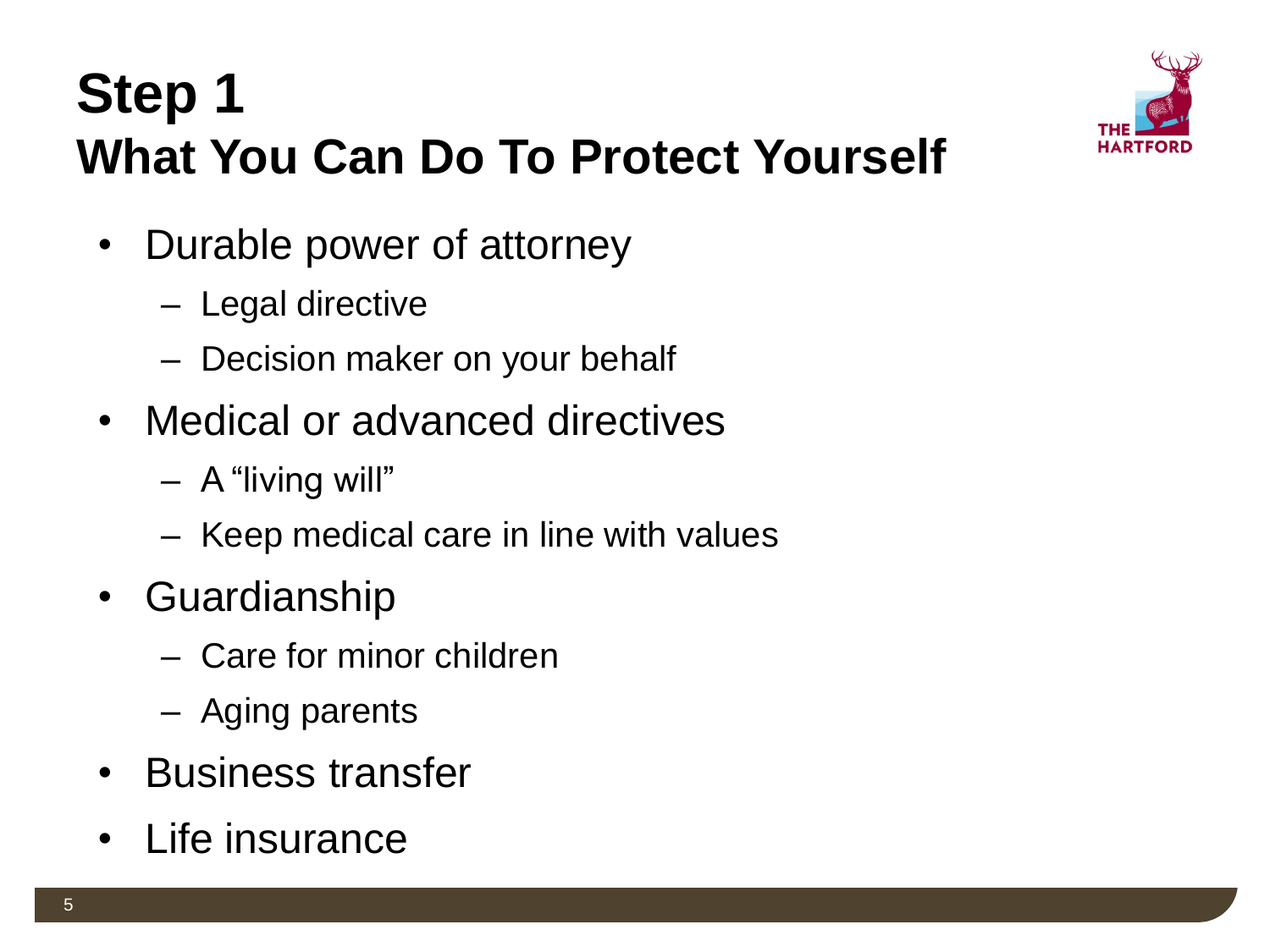## **Life Insurance is For The Living**



Create a Strategy for Income for Life's Outcomes

- Acceleration of death benefit
	- Chronic Illness
- Guaranteed Minimum Withdrawal Benefit (GMWB)
	- Living Too Long

How an Insurance Policy Works

• Life Insurance Fees and Charges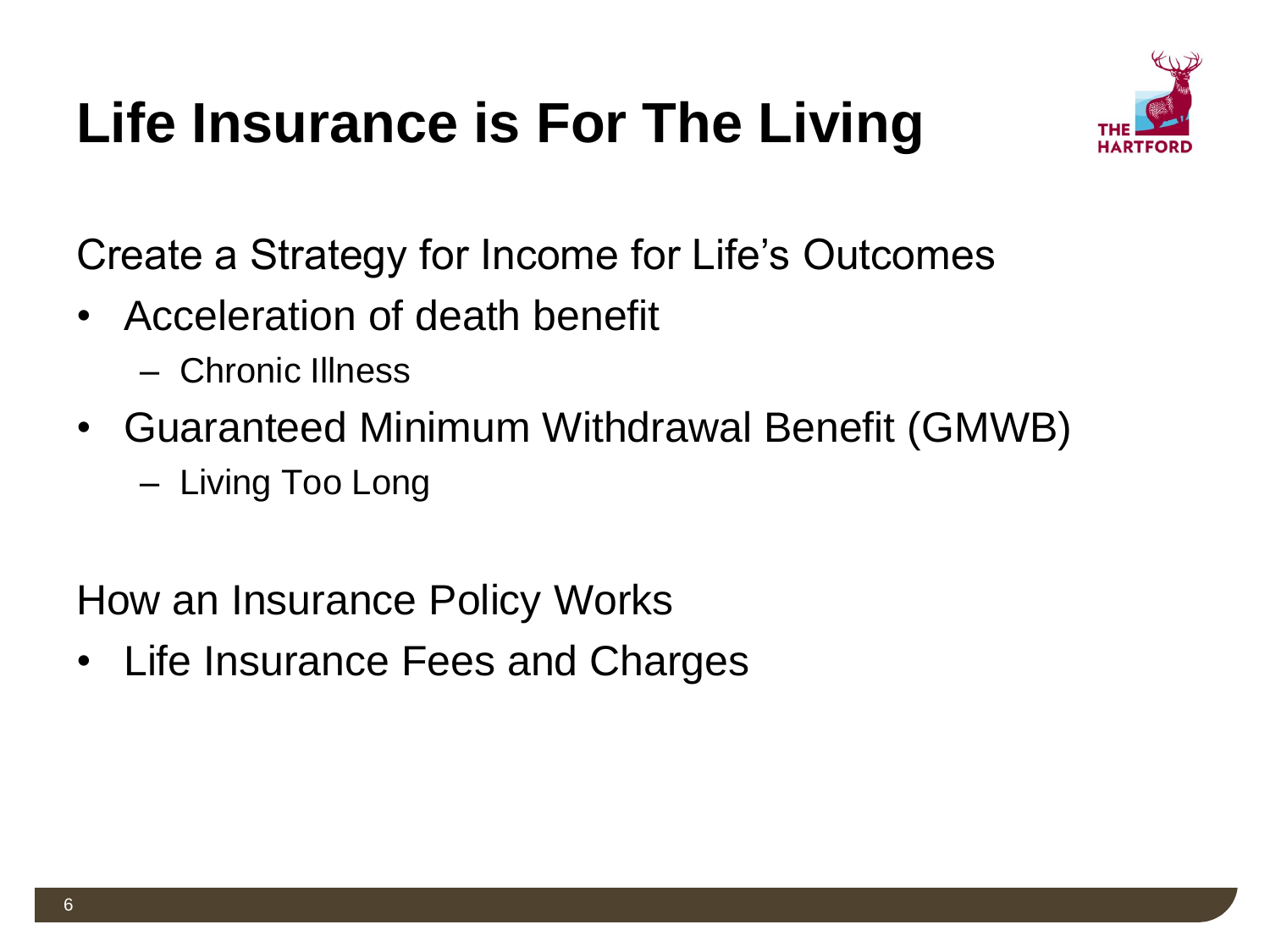## **Step 2 Protecting Your Legacy**



- Understanding estate tax laws
	- Changes resulting from the Tax Relief Act of 2010
	- Options for spouses
- Creating a Will
	- Determining an executor
	- State intestacy laws avoided
- Establishing a trust
- Performing a beneficiary review
	- Retirement plans
	- Life insurance
	- Annuities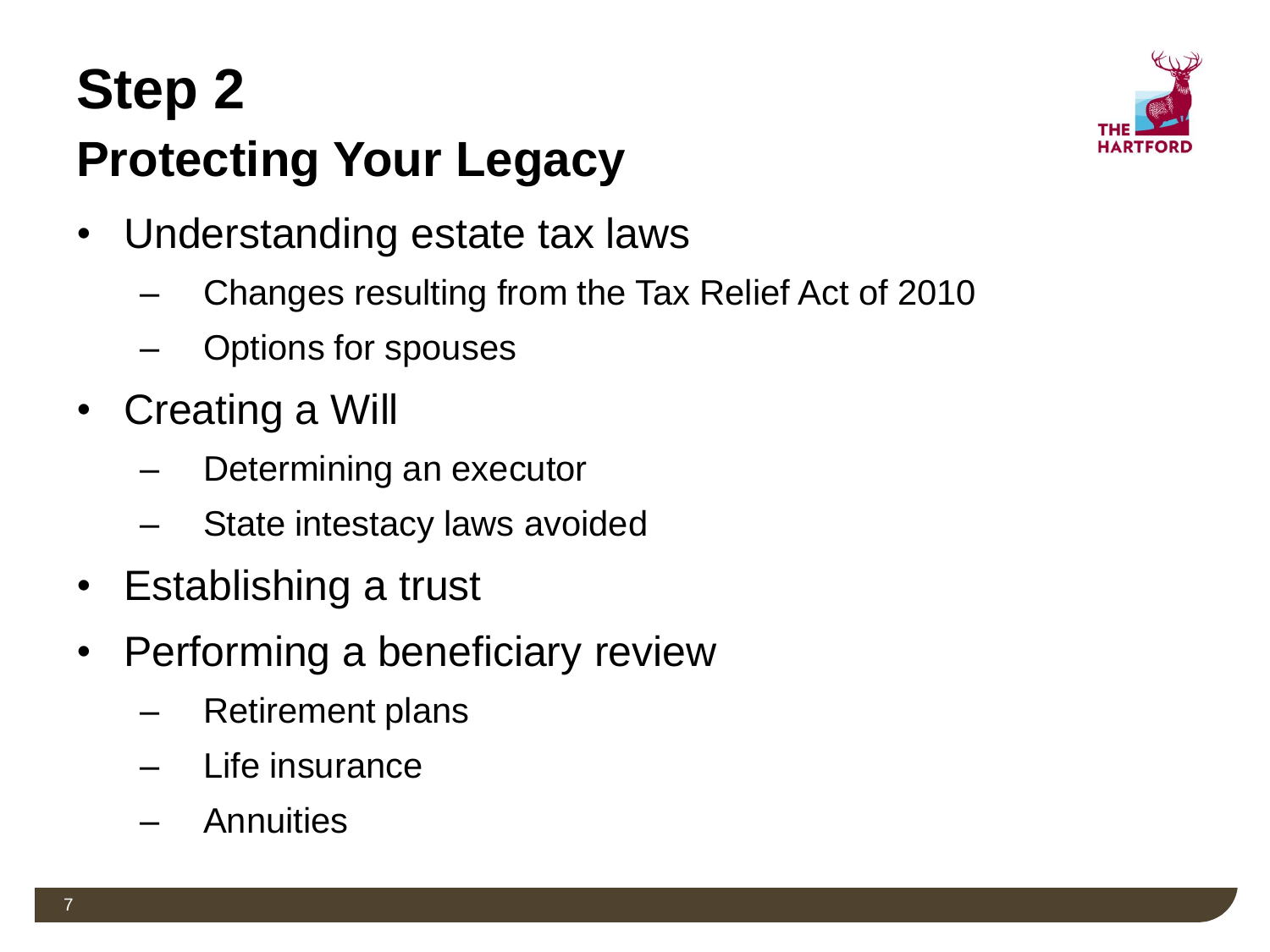#### **The Tax Relief Act of 2010**



#### Federal Estate and Gift Tax Exclusion Amount

| <b>Exclusion Amount</b> | <b>Top Tax Rate</b> |
|-------------------------|---------------------|
|                         |                     |
| \$5,000,000             | 35%                 |
| \$5,000,000*            | 35%                 |
| $$1,000,000**$          | $55\%$ *            |
|                         |                     |

\* Indexed for inflation.

\*\*Barring any legislative changes, the 2013 federal estate and gift tax exclusion amount could revert back to \$1,000,000 with a top tax rate of 55%.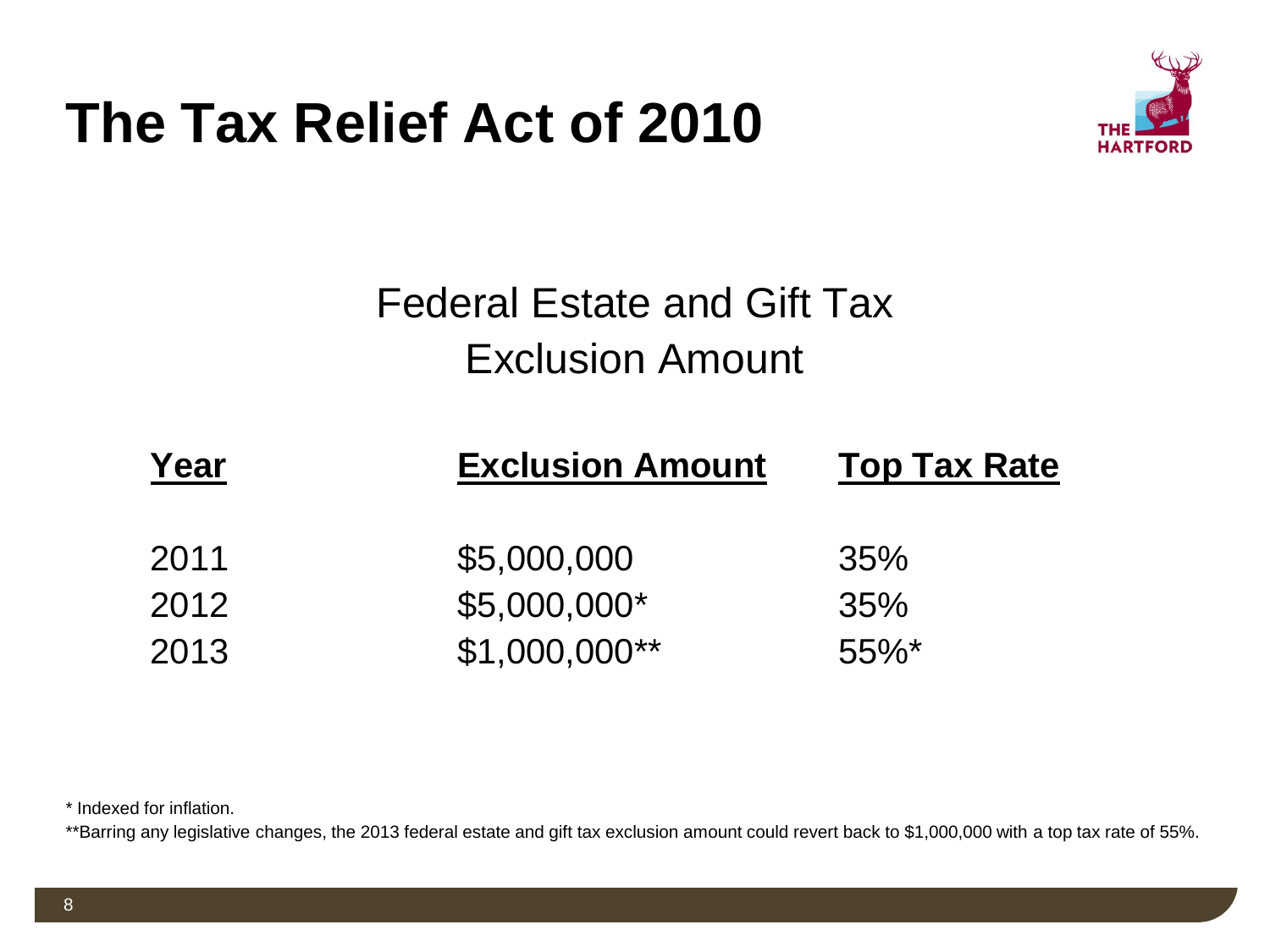

## **Portability Exclusion for Spouses**

- New provision of the Tax Relief Act
	- Maximization of exclusion amount per spouse
	- Deceased spousal unused exclusion amount (DSUEA)
- Benefits the surviving spouse
- Continued need for planning remains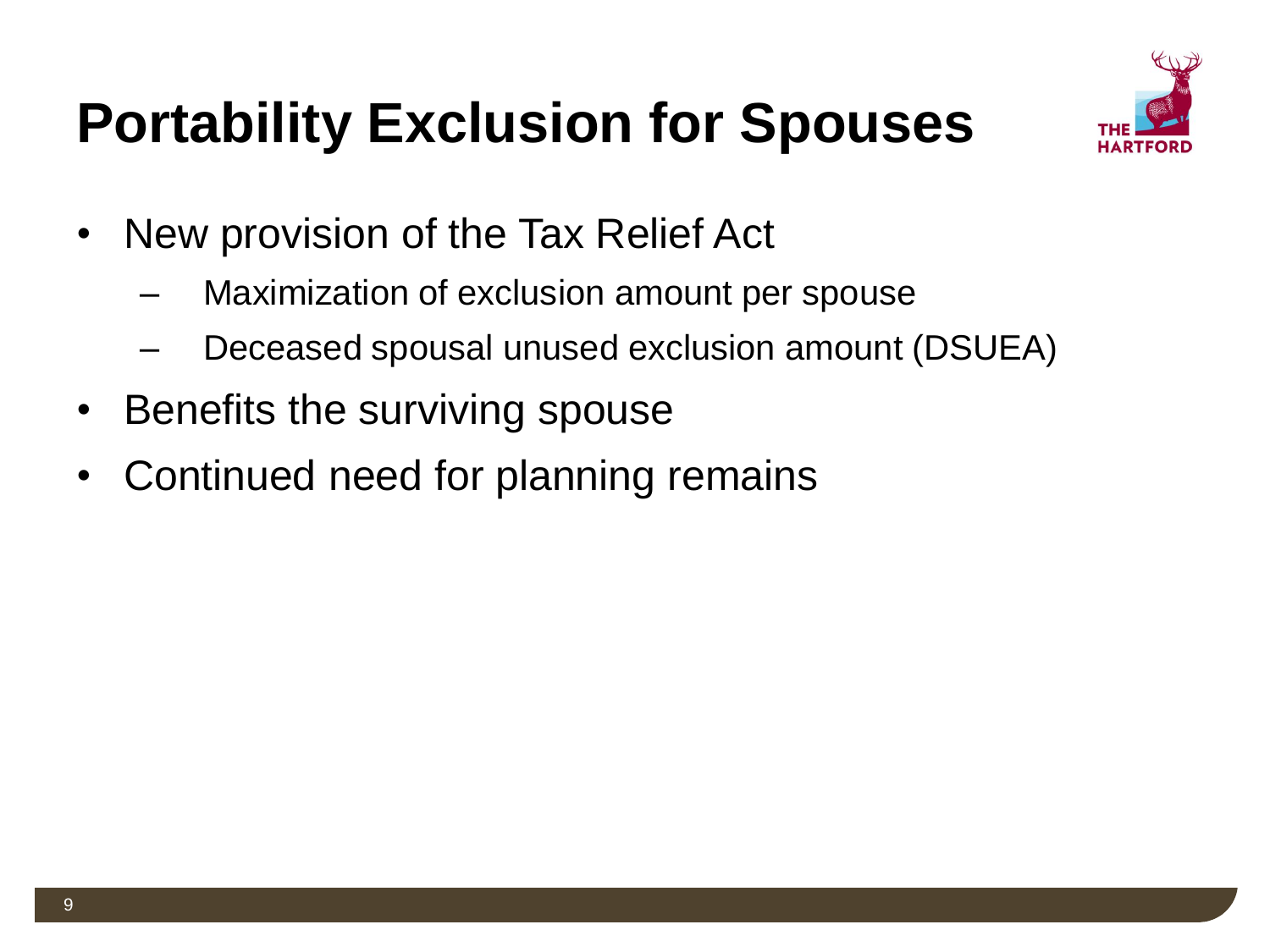#### **Credit Shelter Trust**



 $1 \rightarrow \csc$ **2 CST At death of first spouse, trust is funded with an amount equal to the exclusion amount of first spouse Corpus of trust distributed upon death of second spouse to children/beneficiaries**

> **Surviving spouse gets income/principal distributions**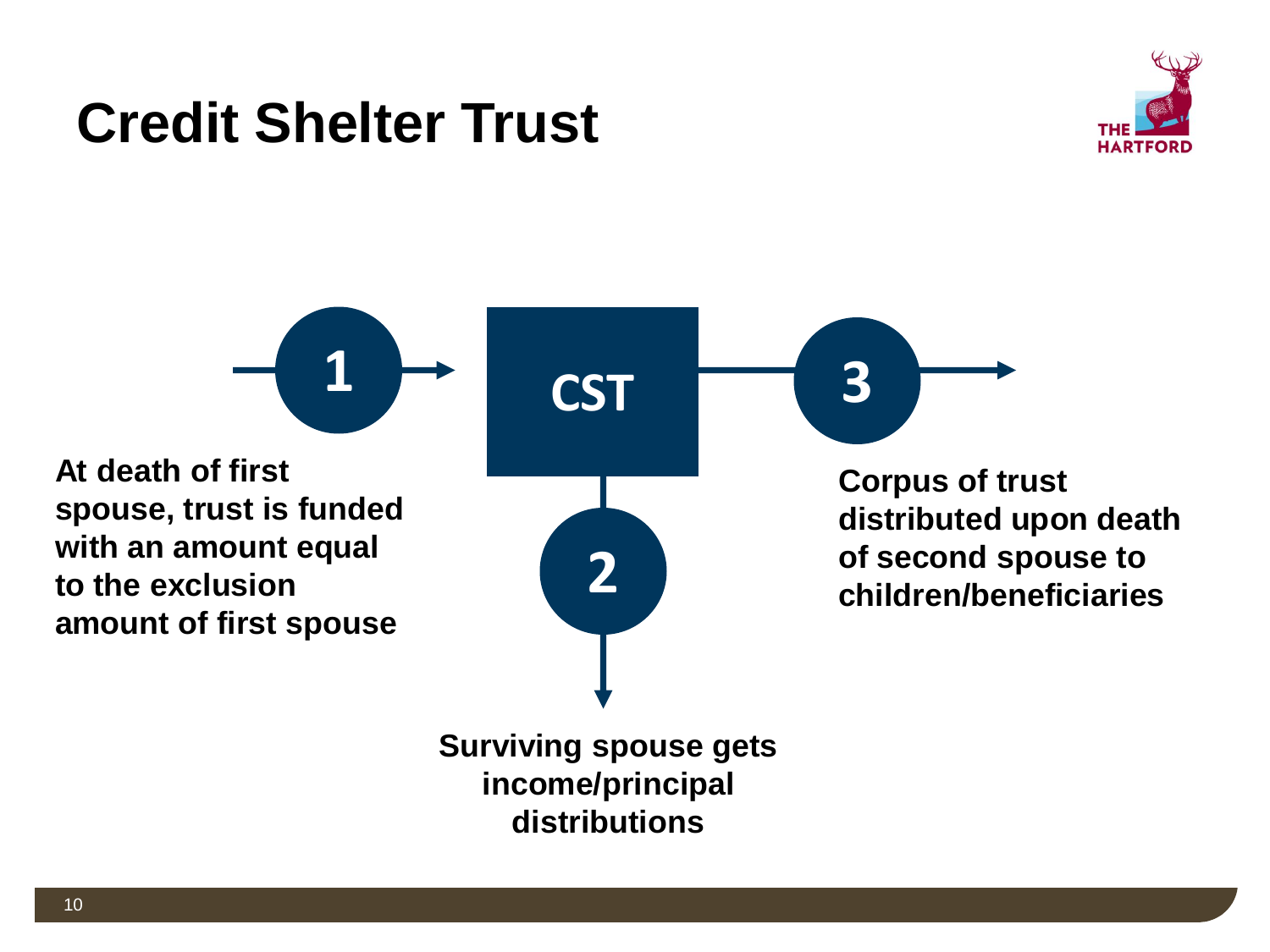## **Unlimited Marital Deduction**



- Passes assets to spouse 100% free of federal estate or gift tax
- All-to-spouse will
- Joint with right of survivorship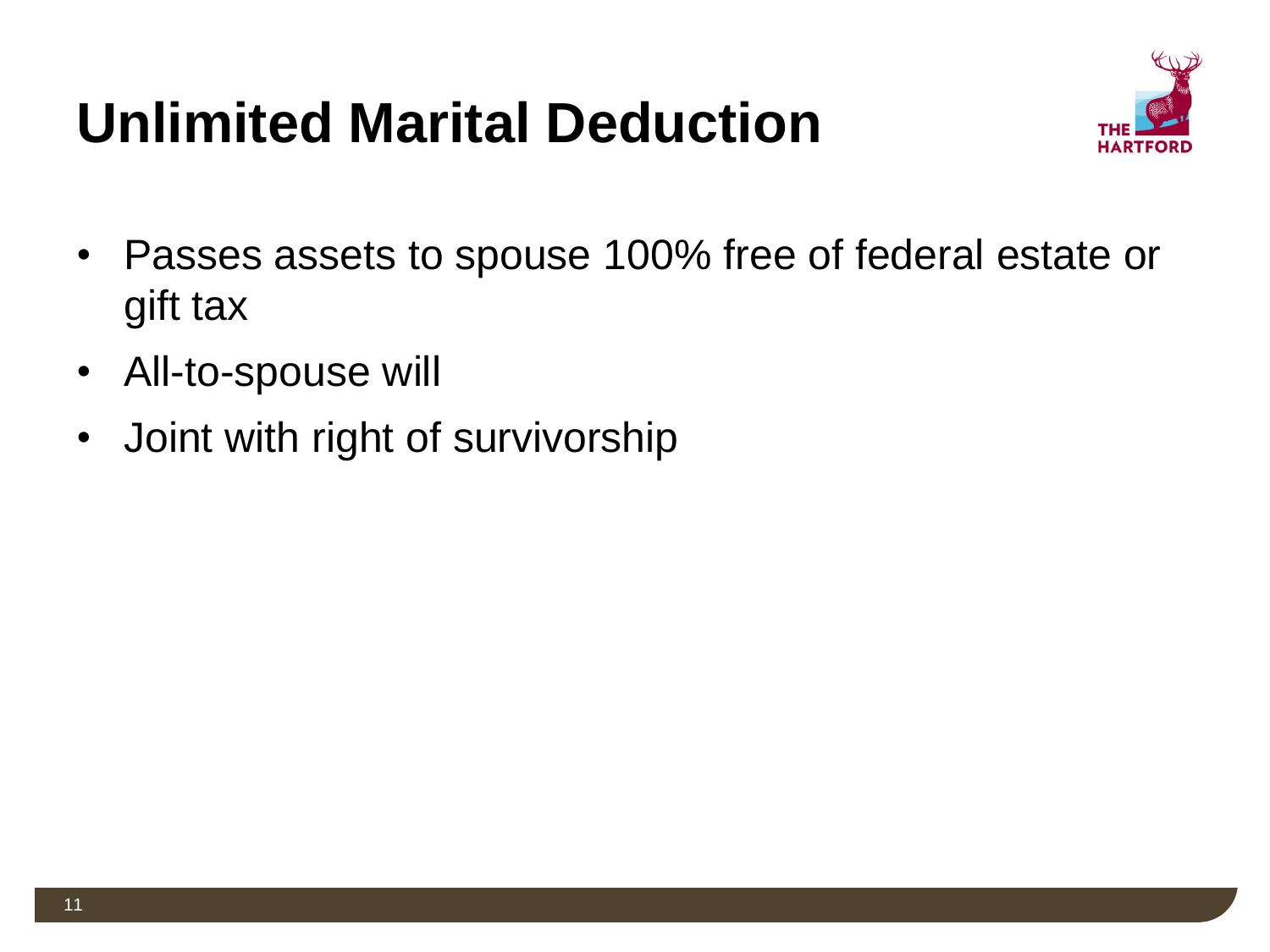

## **Don't Forget State Death Taxes**

- Estate taxes
	- Vary by size of estate
- Inheritance taxes
	- Vary by degree of blood relationship
- Other
	- Due to change in federal estate tax law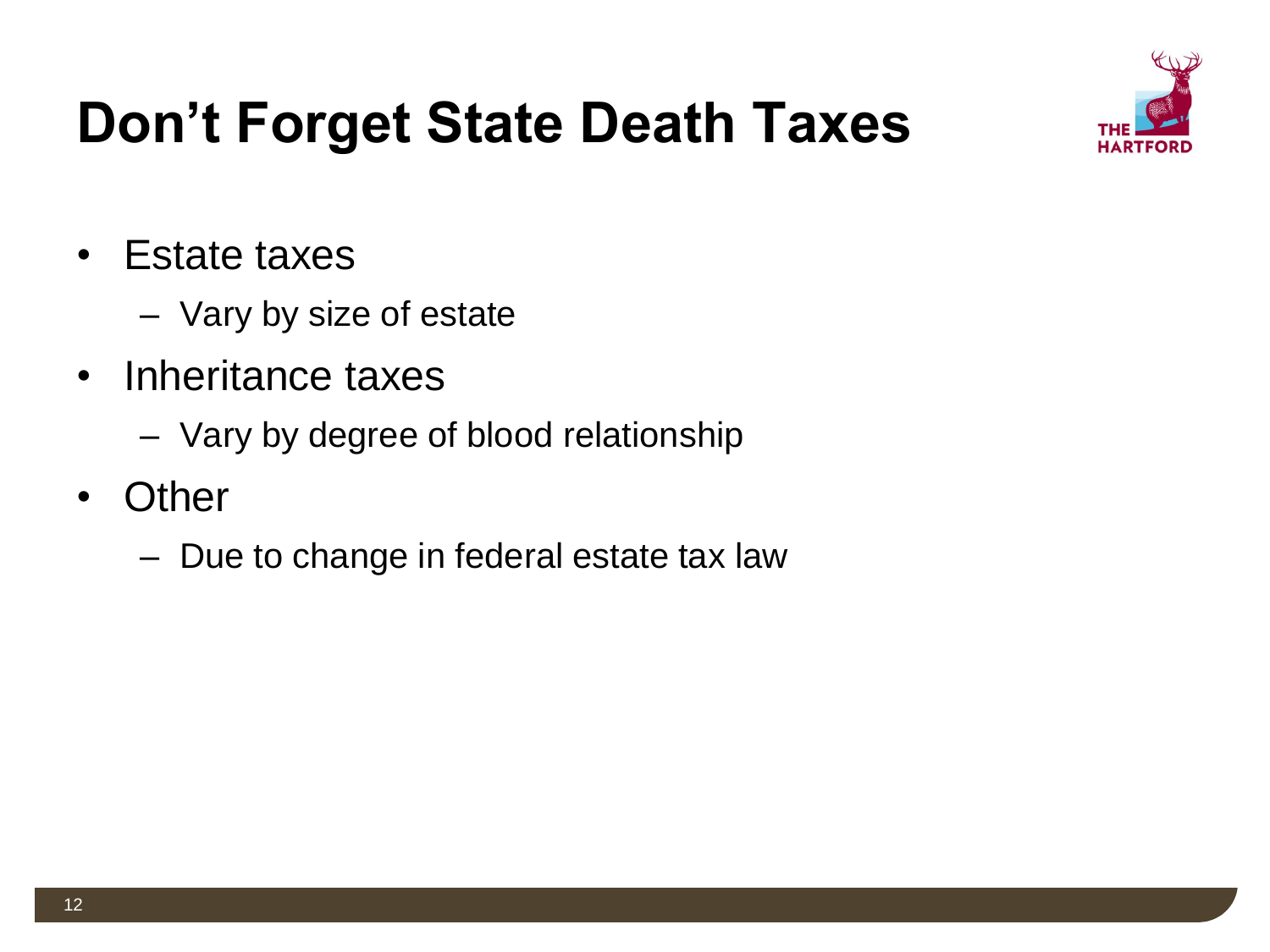### **When There's a Will…**



- Avoid intestacy
- Reduce expenses, taxes
- Make your wishes known
- Make it easier for your family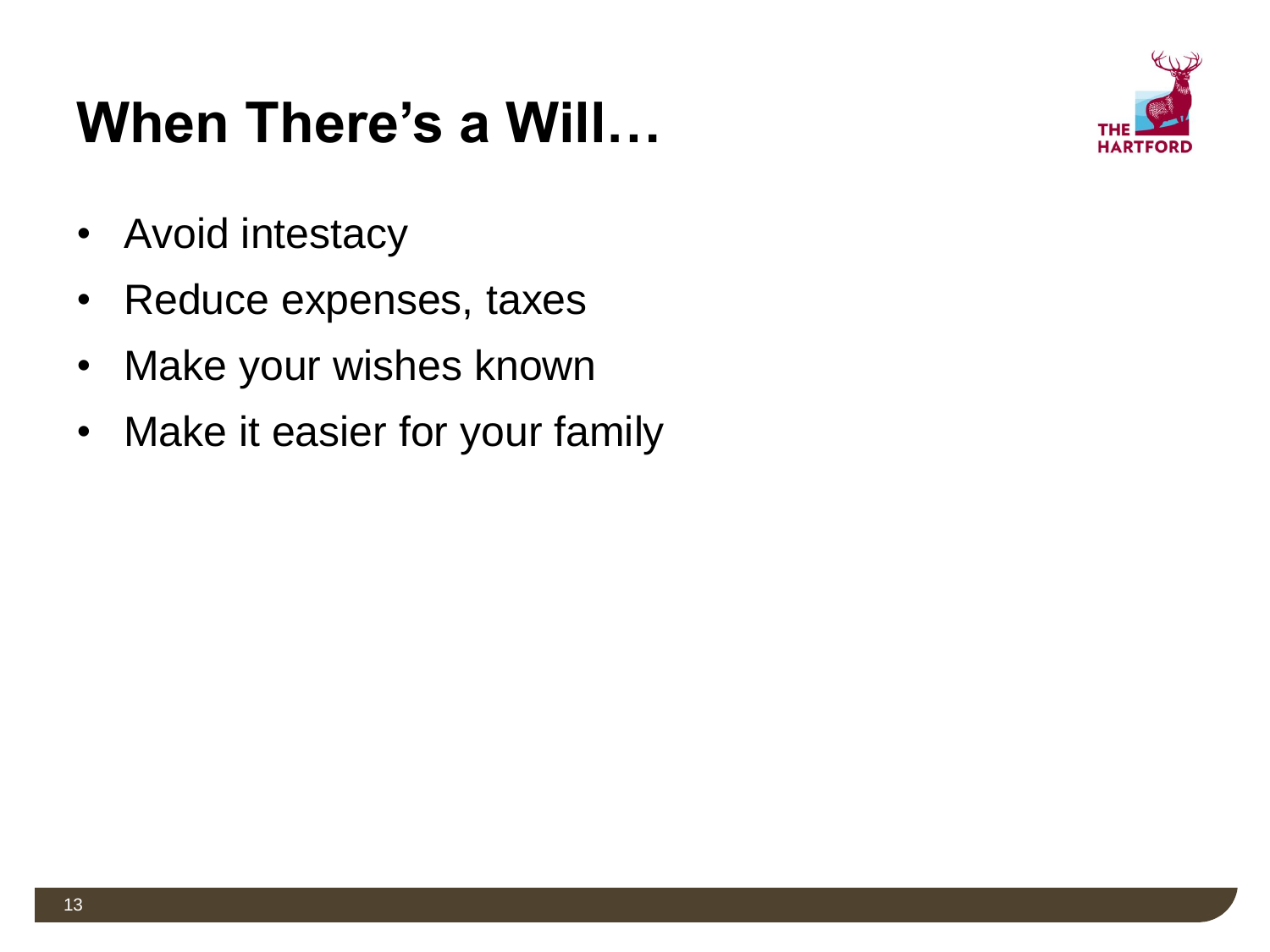### **The Probate Process**



- Assets that are probated
- Associated costs
	- Administrative expenses
	- Attorney fees
	- Valuations and appraisals
- Delay settlement of a will
- Potential unwanted publicity
- Provides closure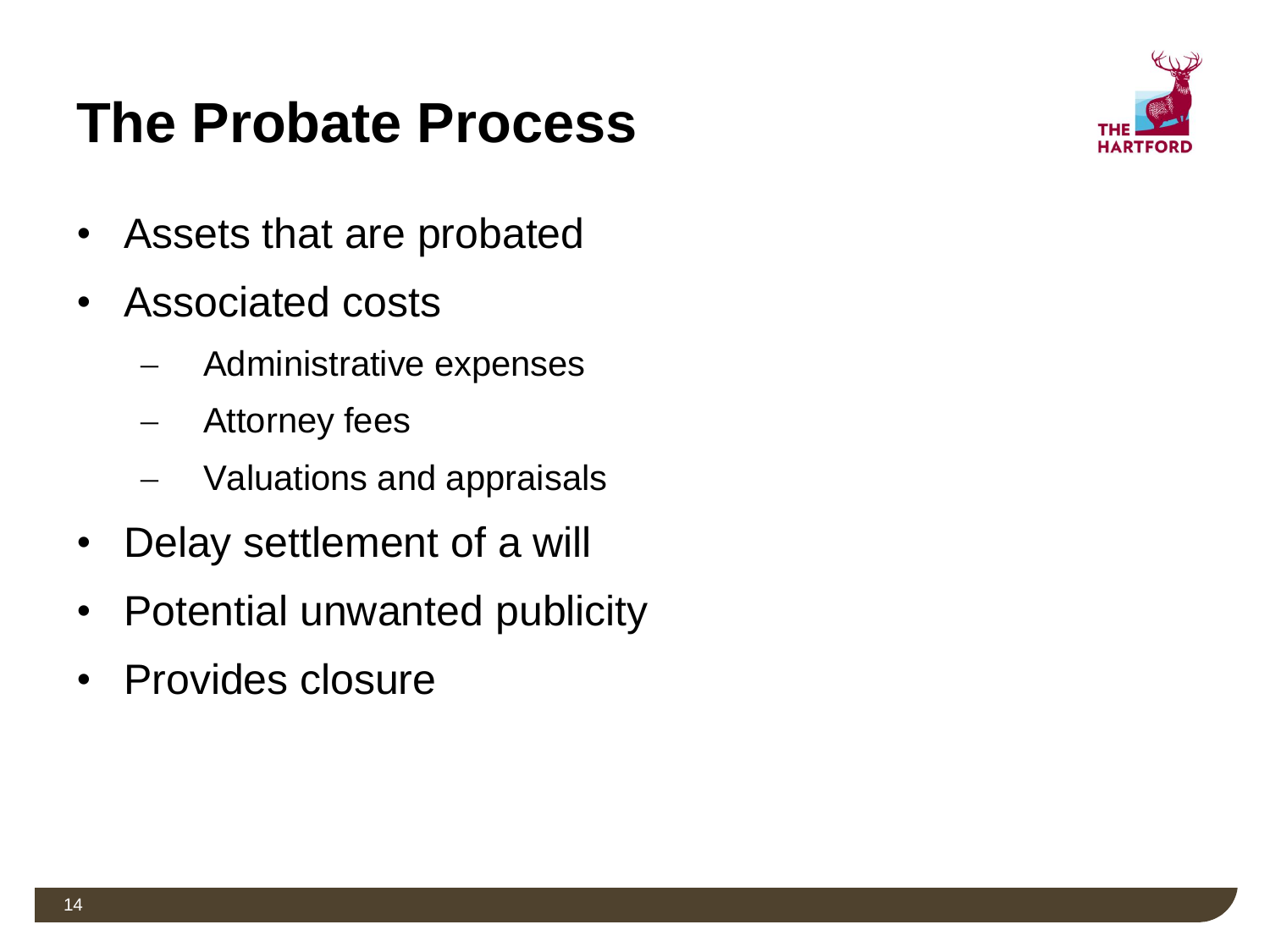## **Types of Trusts**



- Legal entity that can own property and assets
	- Distribution after death
	- Not a replacement for a Will
- Revocable trust
	- Control assets during lifetime
	- Assets titled in trust avoid probate process
- Irrevocable trust
	- No control over assets in trust
	- Reduce taxable estate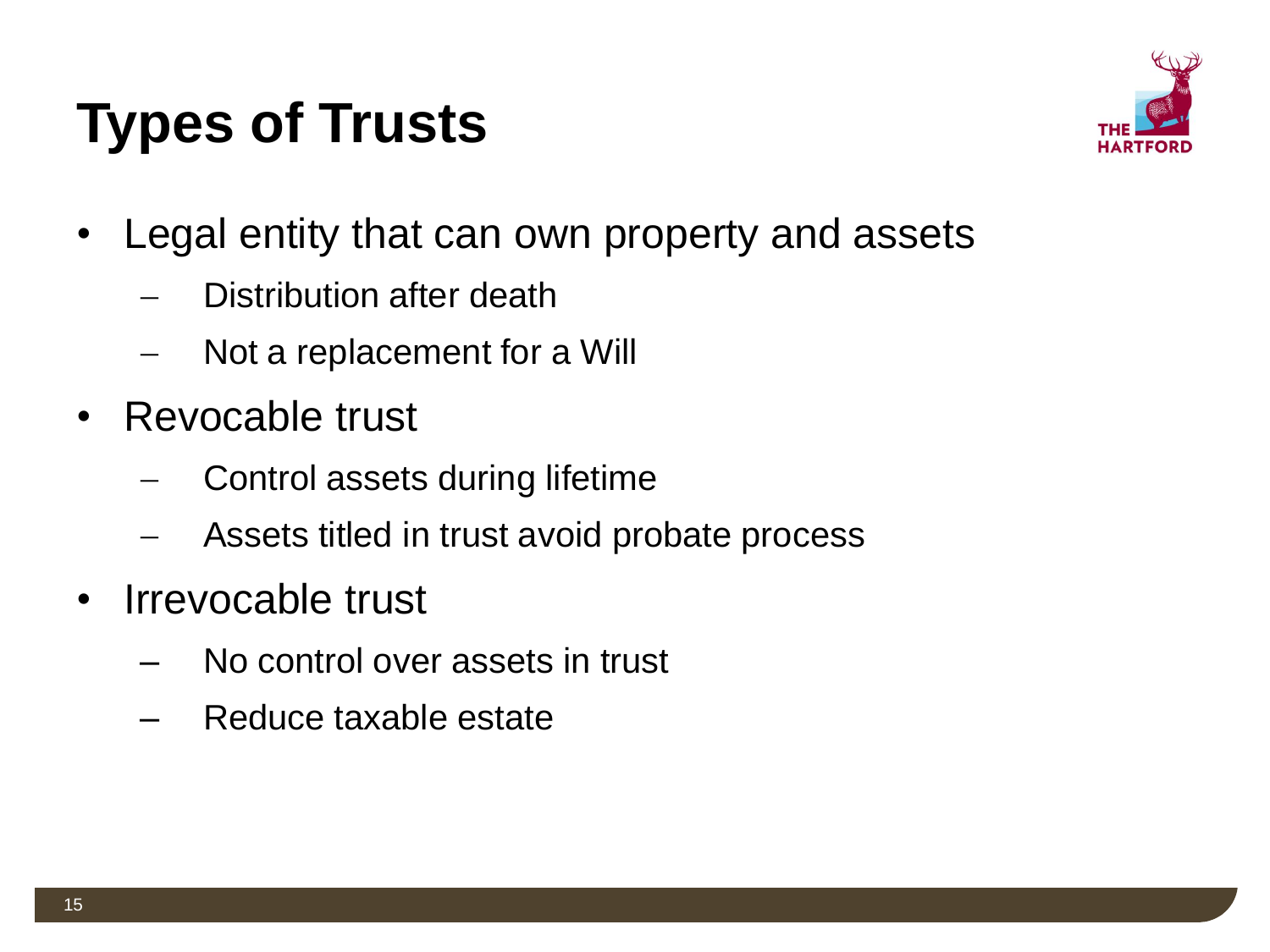## **Perform A Beneficiary Review**



- Review insurance policies and investment accounts, such as annuities and IRAs
- Life changes
- Provide peace of mind
	- Protect and preserve assets for your heirs by ensuring eligible assets have a named beneficiary
	- Achieve goals for leaving a legacy
	- Consider naming a contingent beneficiary
- Avoid probate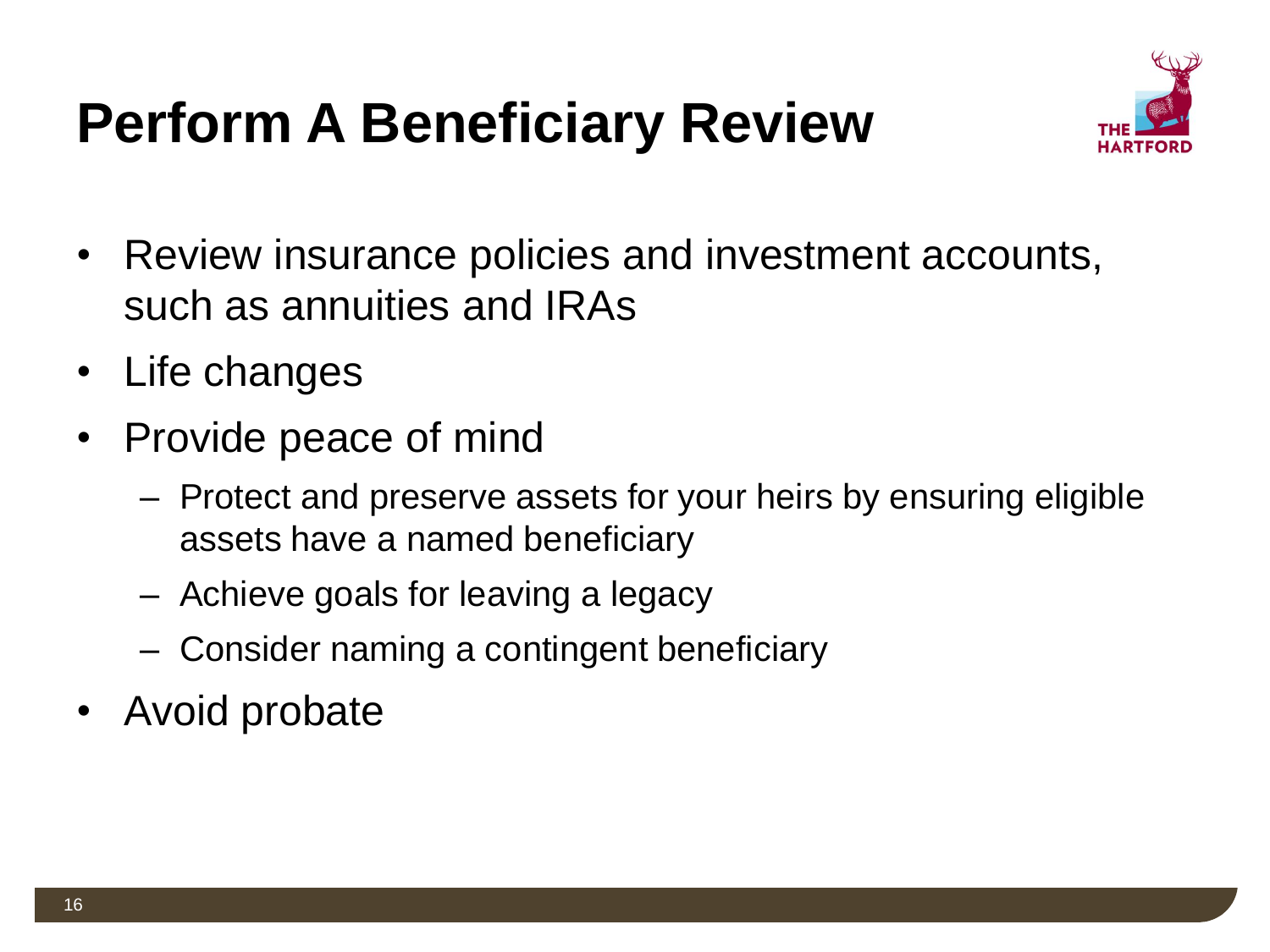### **Step 3 Creating Tax Efficiencies**



- Lifetime gifts
- Annual gifting
	- Annual exclusion
	- Gift splitting
- Trusts
	- Credit Shelter Trust (CST)
	- Irrevocable Life Insurance Trust (ILIT)
	- Charitable Remainder Trust (CRT)
- Charitable giving
	- Private Foundation
	- Donor Advised Fund (DAF)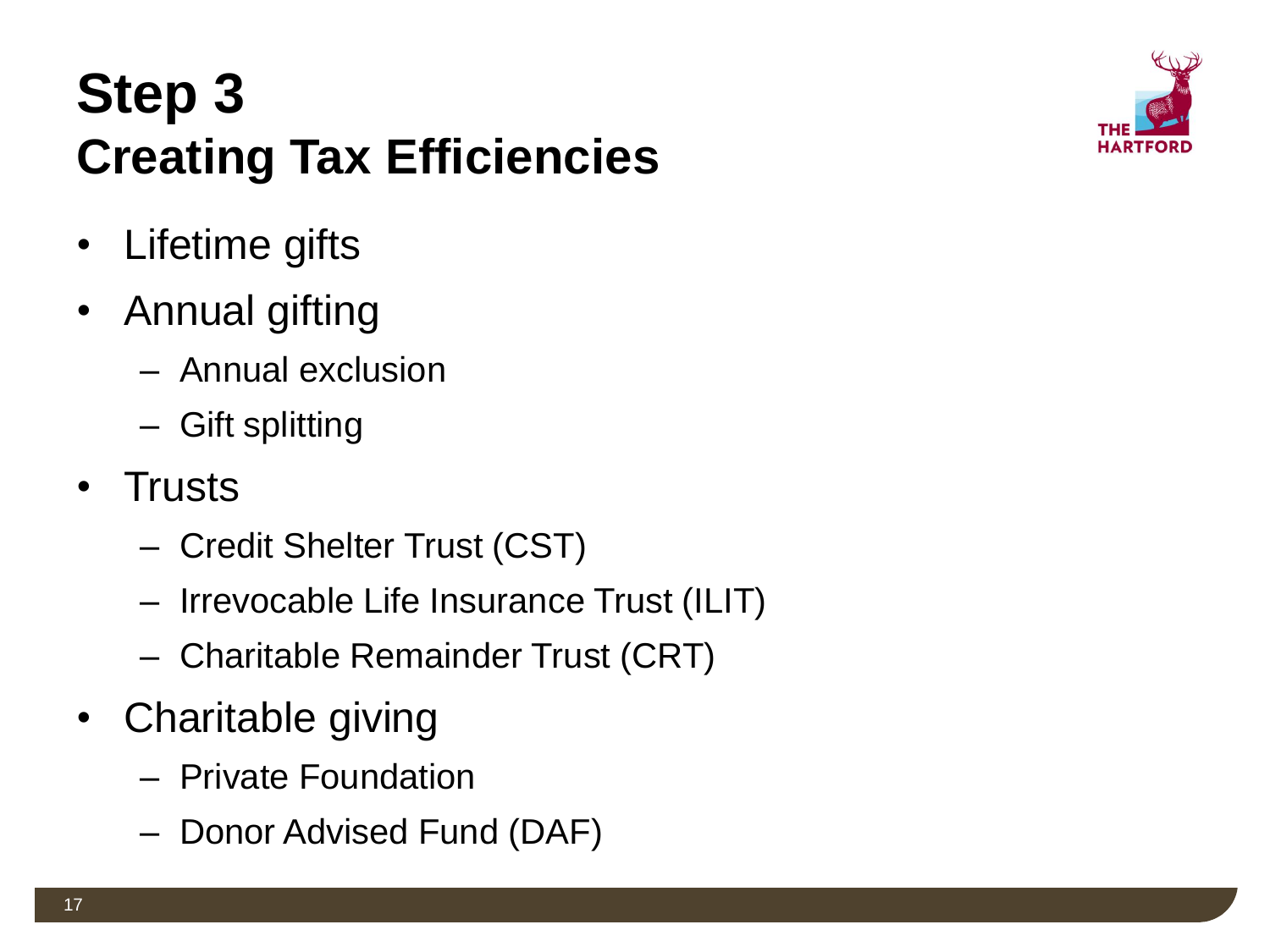# **Advantages of Making Lifetime Gifts**



- Remove assets and appreciation from gross estate
- Potentially reduce current income taxes
- Reduce assets and costs associated with probate process
- See the recipient enjoy the gifted assets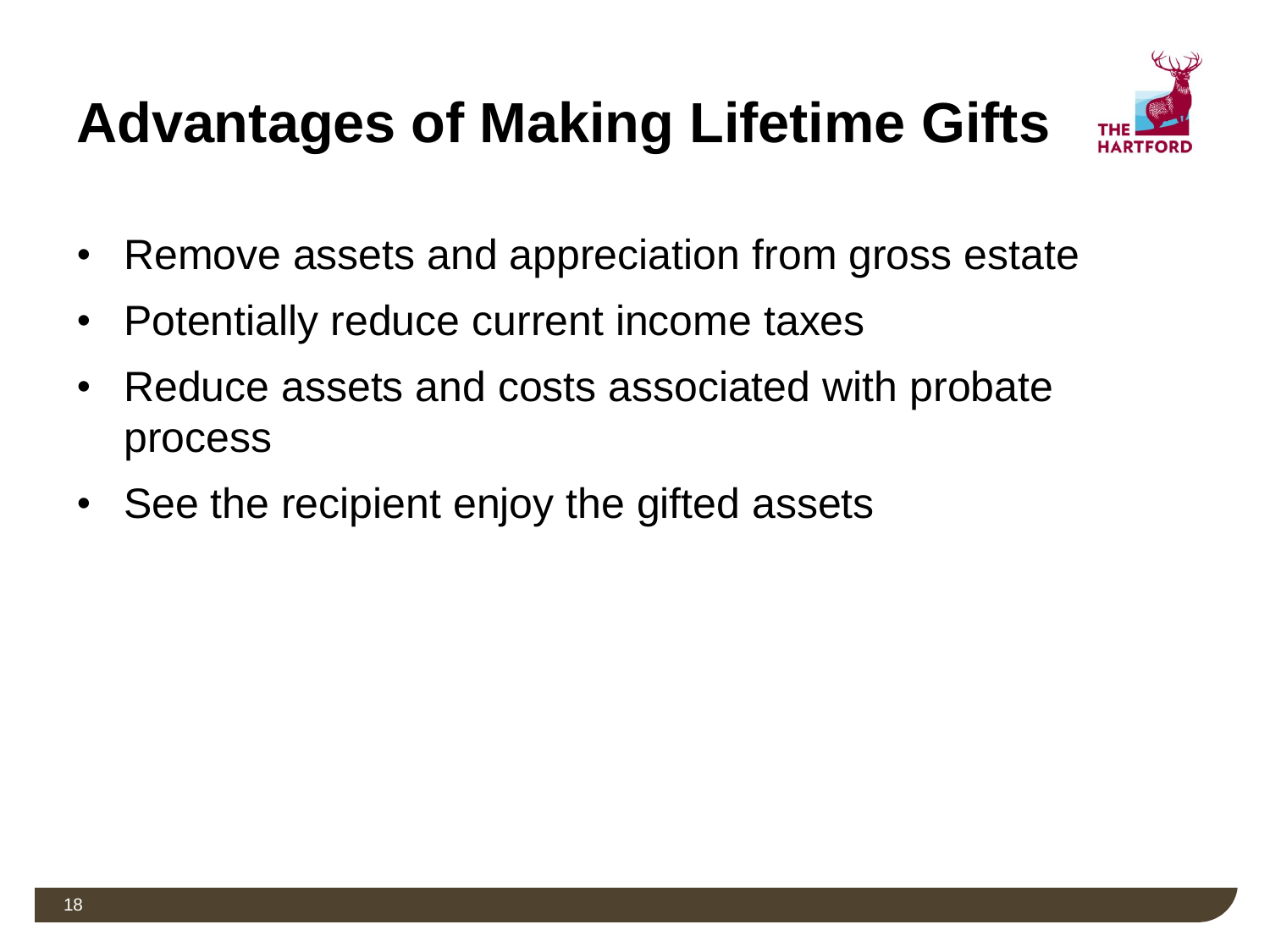### **Annual Gifting**



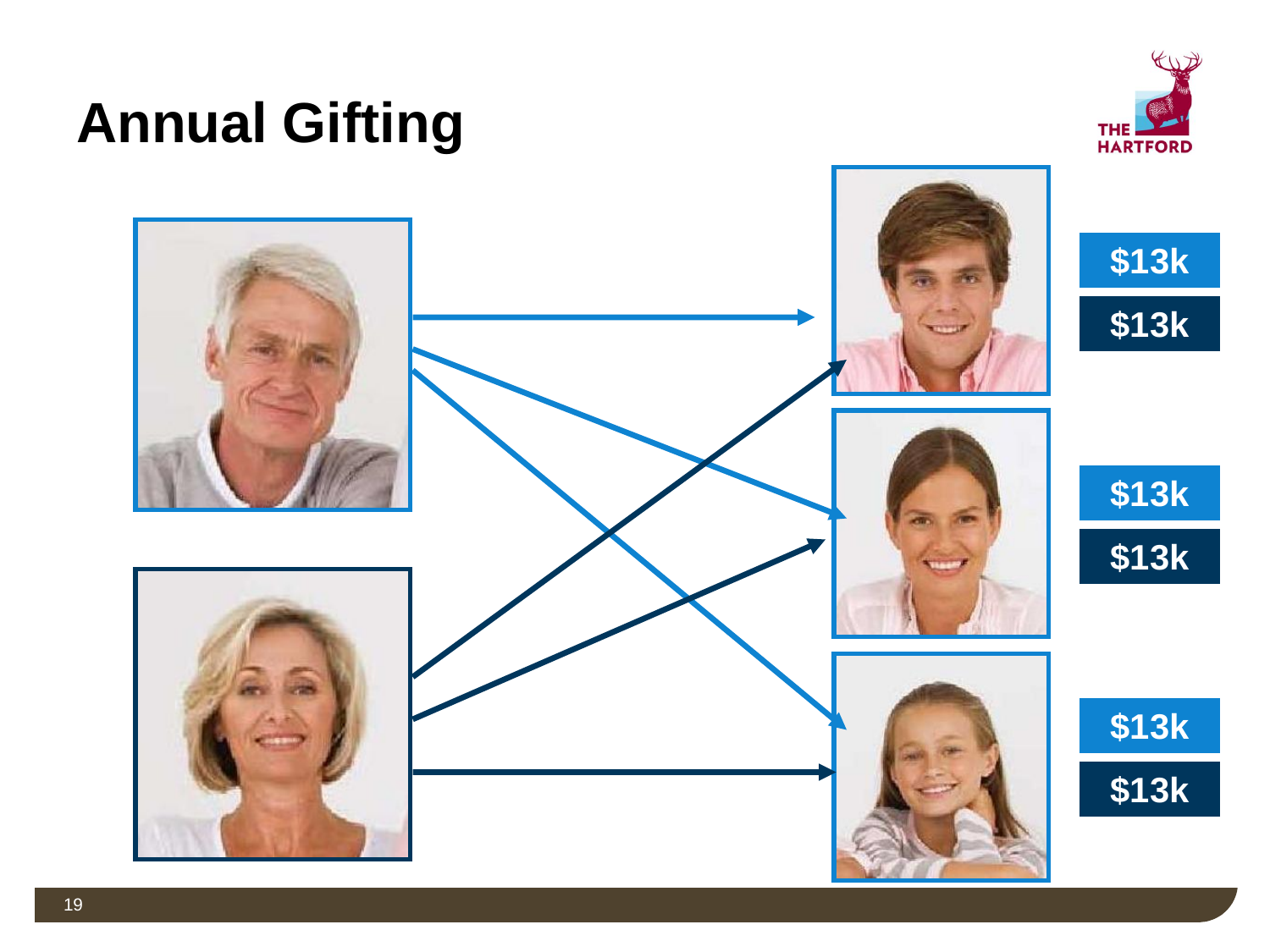## **To Gift or Not to Gift**



- Annual Gift Tax Exclusion
	- Single person
		- \$13,000 per recipient, per year
	- Married couple
		- \$26,000 per recipient, per year
	- Must be "present interest"
	- Non-cumulative
- Lifetime Gift Tax Exclusion
	- \$5 million of gifting per donor for life
	- In addition to the annual exclusion of gifts
	- Unified with the estate tax
	- Reduces federal estate tax exemption amount
	- Set to sunset January 1, 2013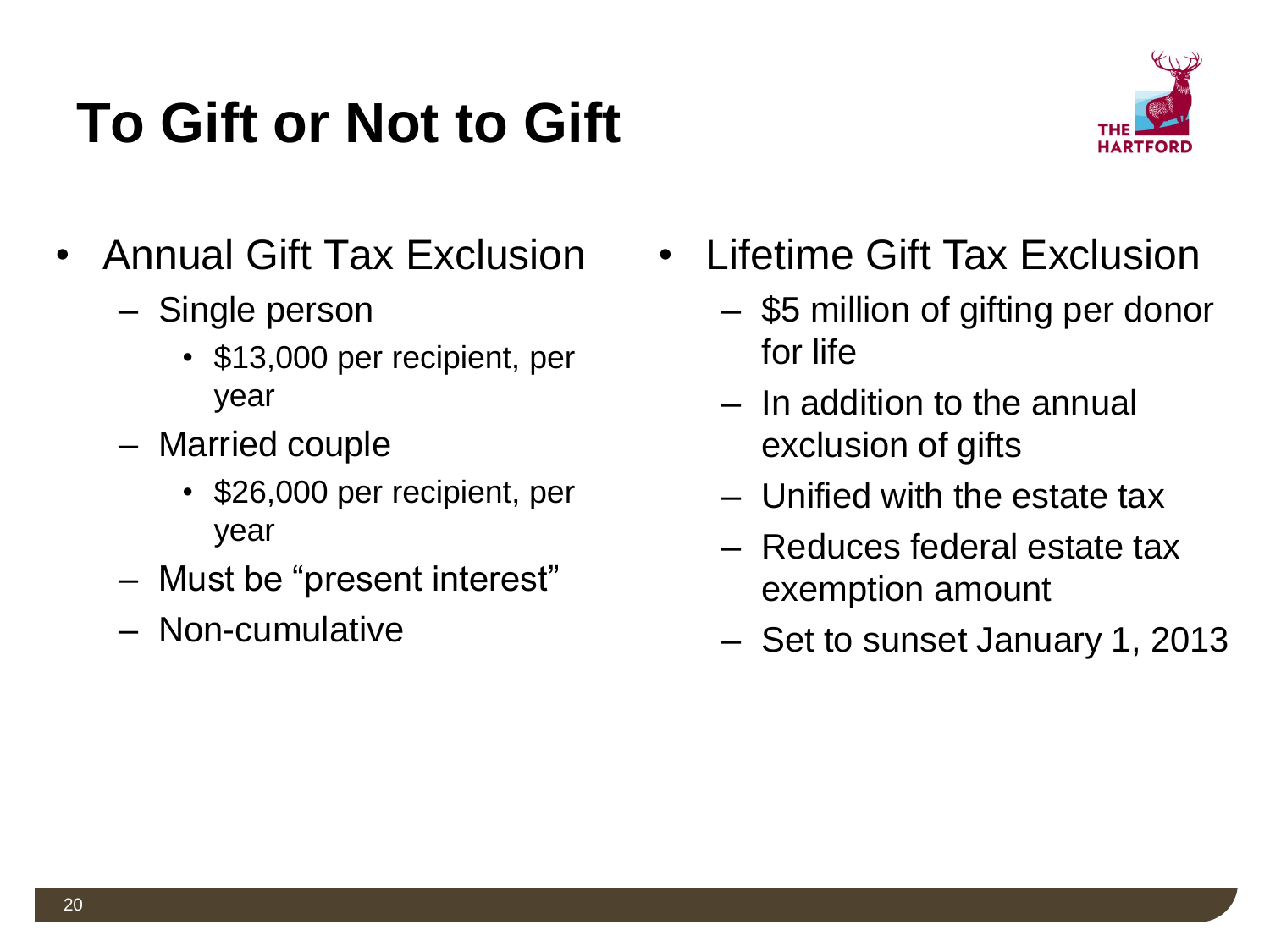### **Transfers in Trust**



- Terms of trust established by grantor
- Assets may be professionally managed
- May provide creditor protection over the trust assets
- May protect against any future potential estate taxes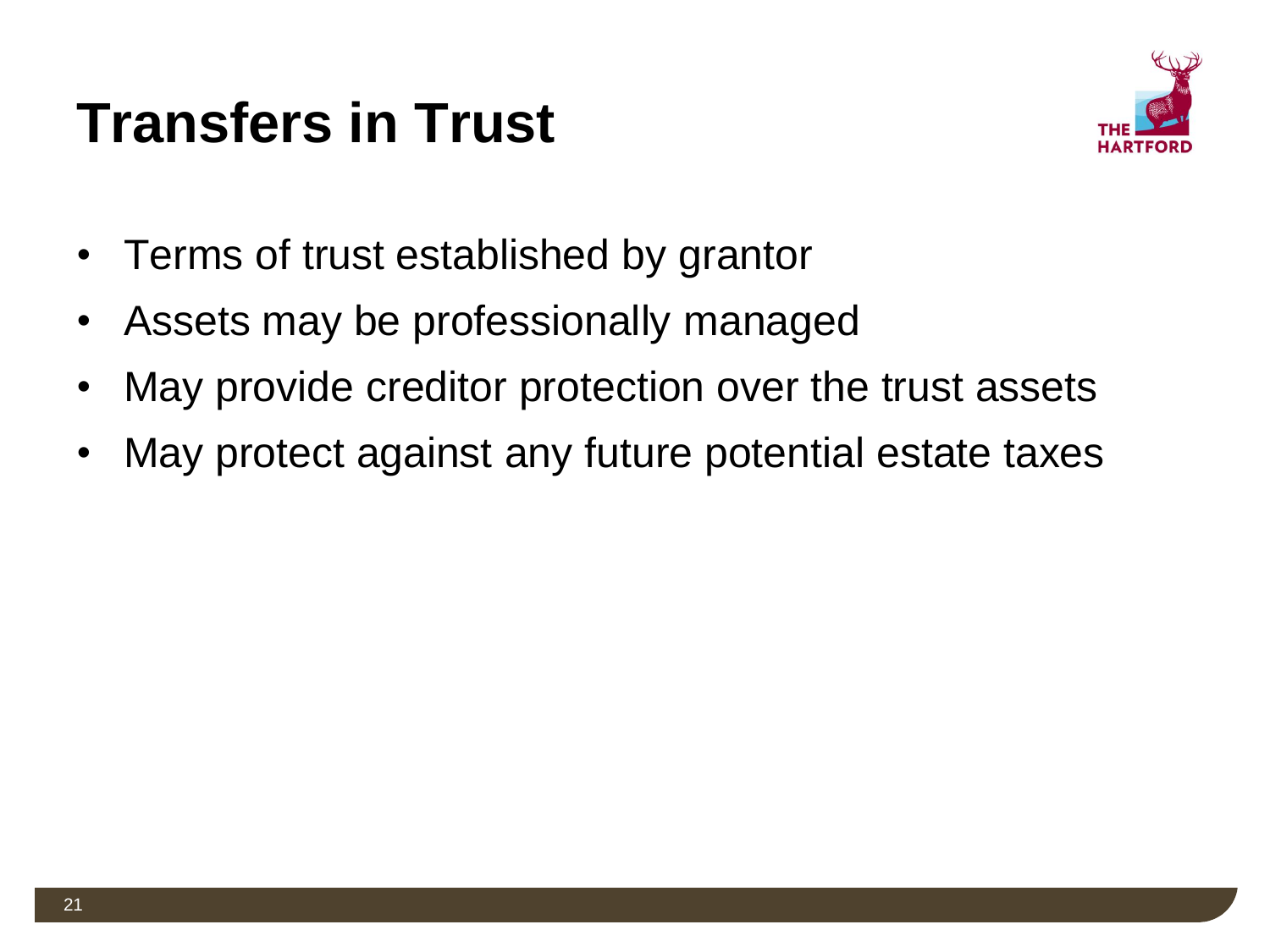### **Irrevocable Life Insurance Trust**





\*There may be federal gift-tax consequences associated with the funding of an Irrevocable Life Insurance Trust.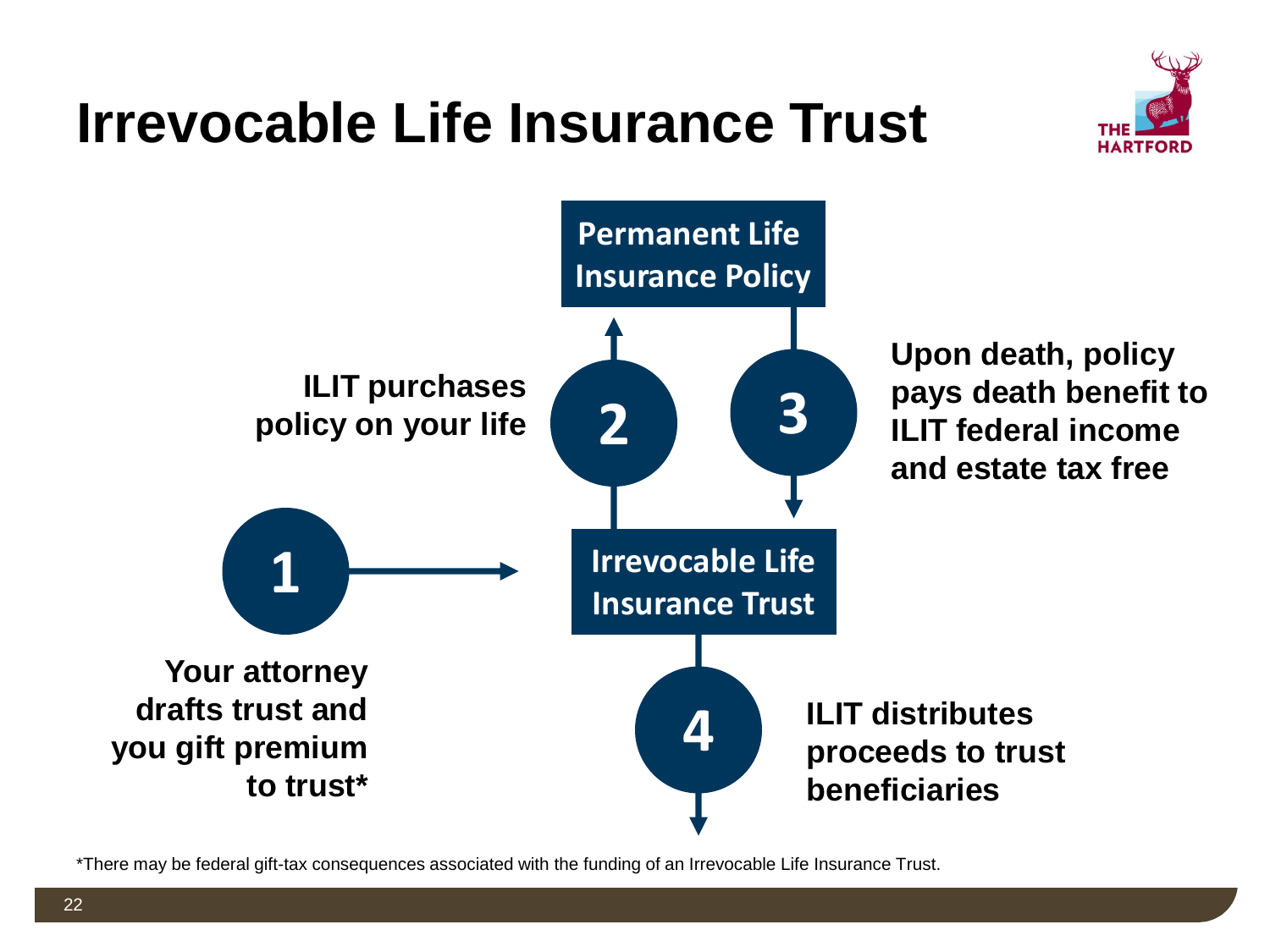## **Life Insurance and an ILIT**



- Policy values grow income-tax deferred
- Proceeds are paid income tax free to trust
- Death benefit may be significantly more than the premiums paid
- Provide liquidity in the event estate tax is due
- May equalize inheritances when a large portion of the estate assets (e.g. the family business) will not pass equally

Life insurance policies contain fees and expenses, including cost of insurance, administrative fees, premium loads, surrender charges and other charges or fees that will impact policy values.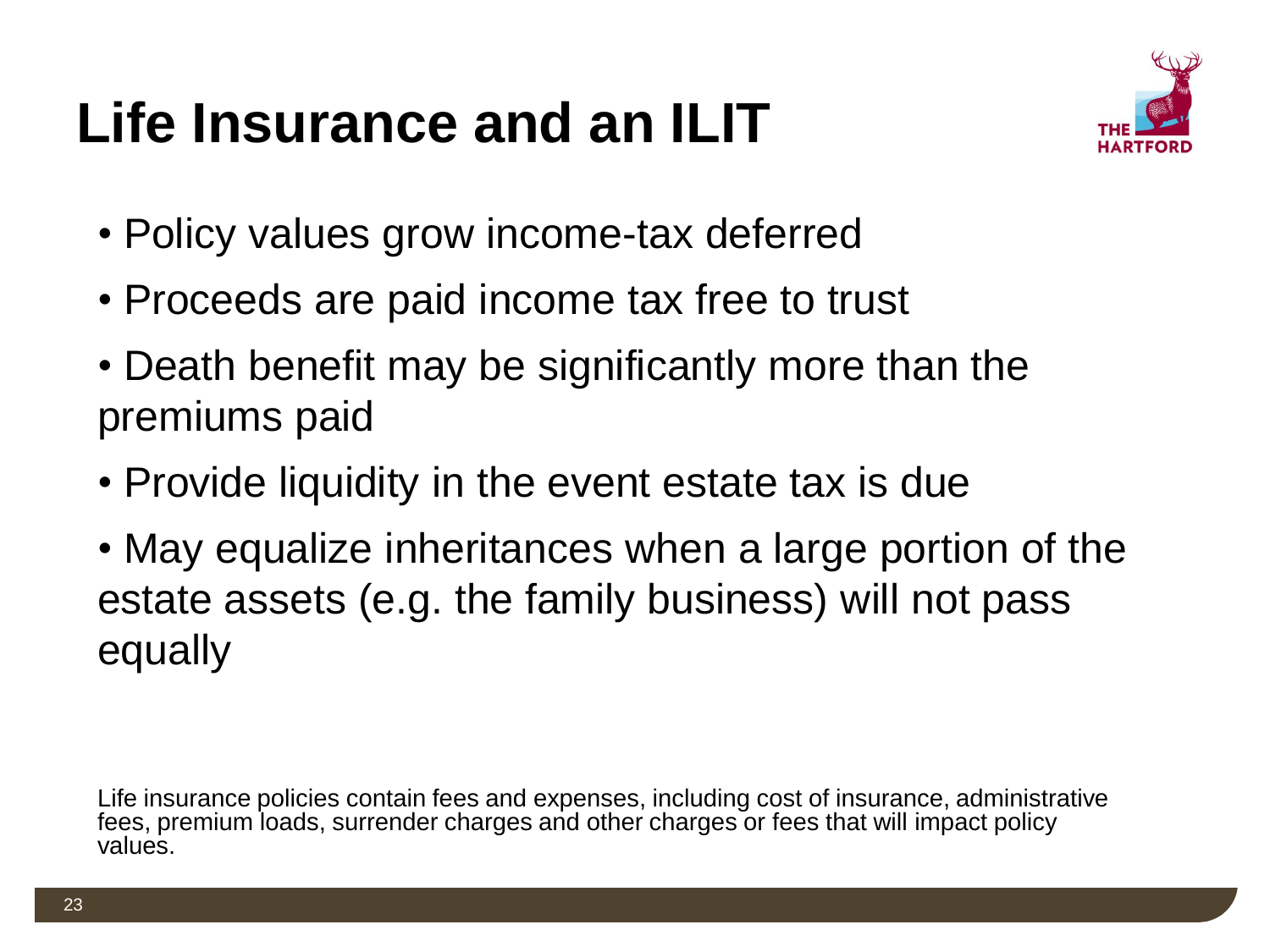

# **Charitable Giving Opportunities**

- Outright gifts
- Qualified Charitable Distribution (QCD)
- Charitable trusts
- Private foundations
- Donor-advised funds (DAF)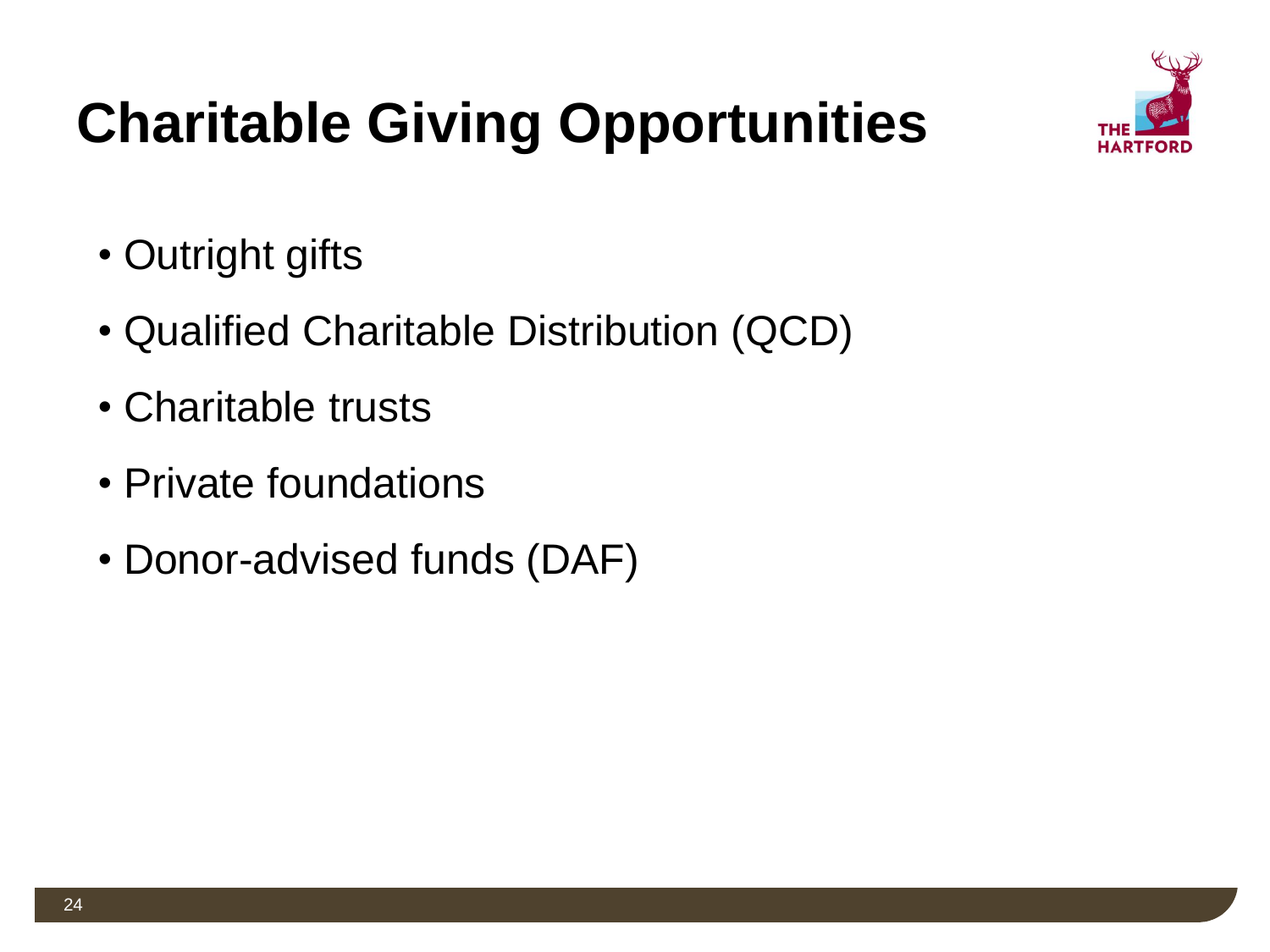## **Outright Gifts**



#### **Advantages**

- Easy
- Immediate recognition
- Immediate income tax deduction
- Maximized income tax deduction

#### **Disadvantages**

- No income potential
- Limited flexibility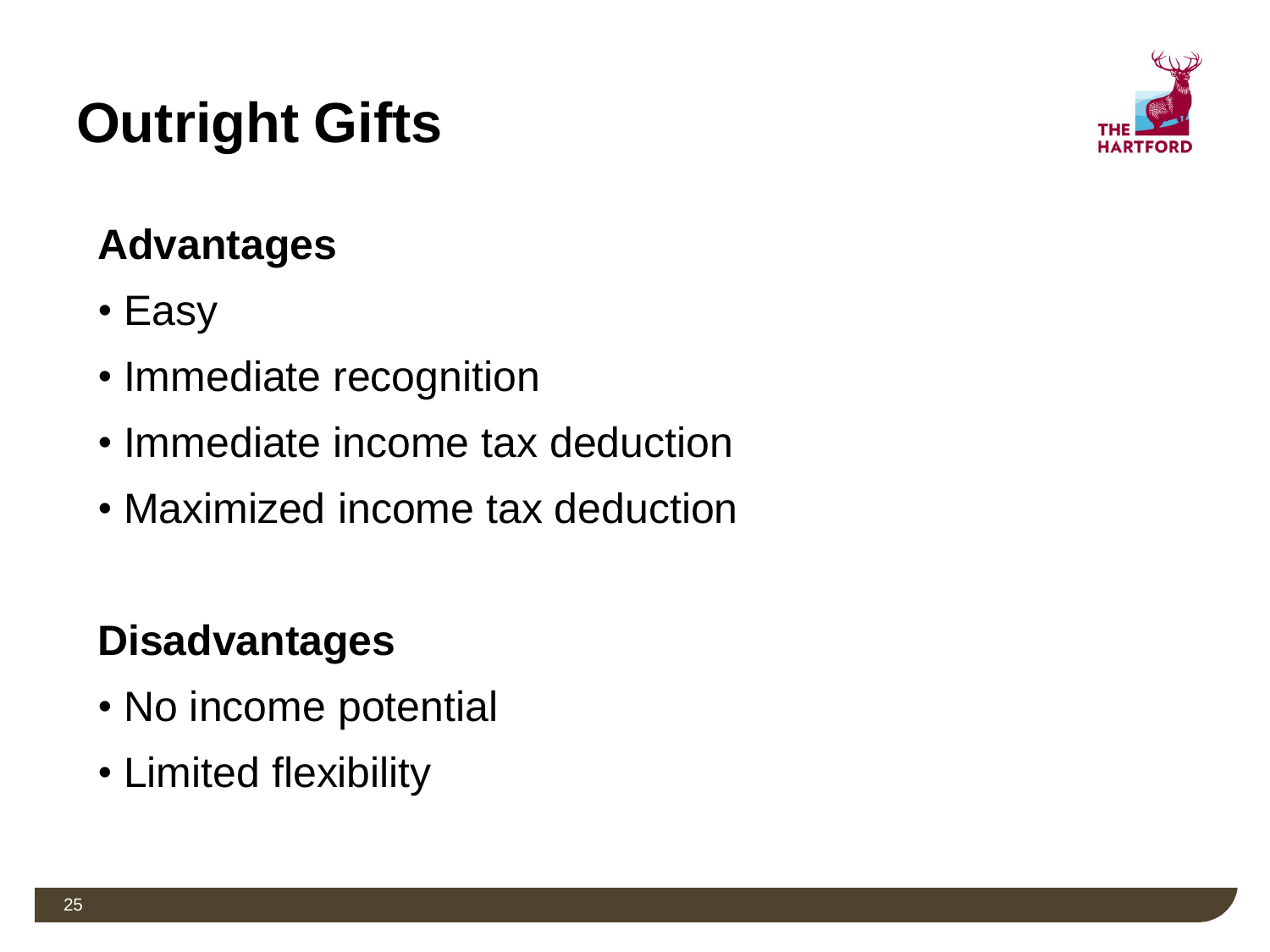

## **Qualified Charitable Donations**

#### **Advantages**

- Quick and easy to execute
- Distribution not included as income on tax return
- Distribution taken first from taxable portion of all IRAs
- Can be used to satisfy RMDs

#### **Disadvantages**

- Lost accumulation of interest and earnings once distributed
- No income-tax deduction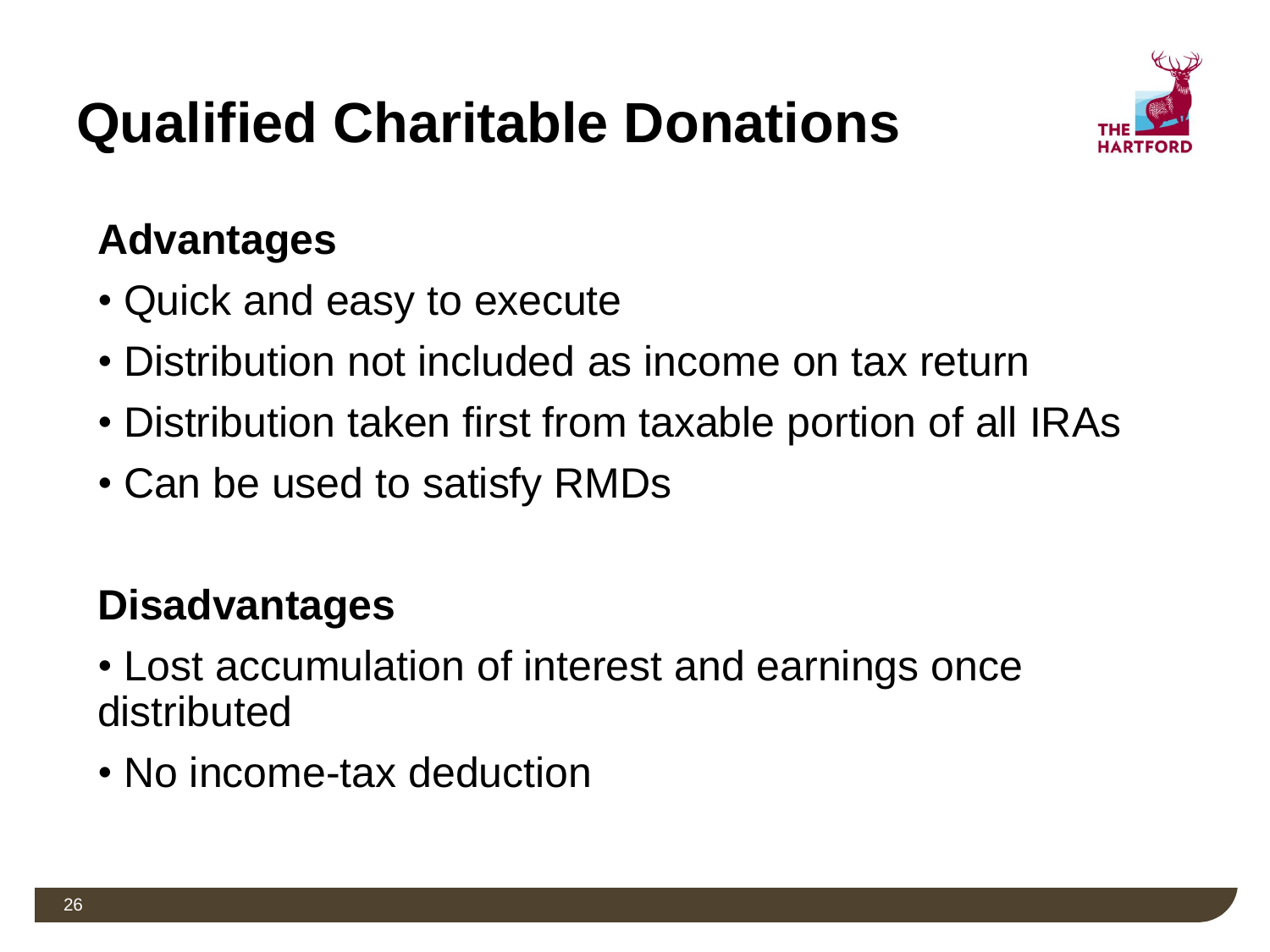### **Charitable Remainder Trust**



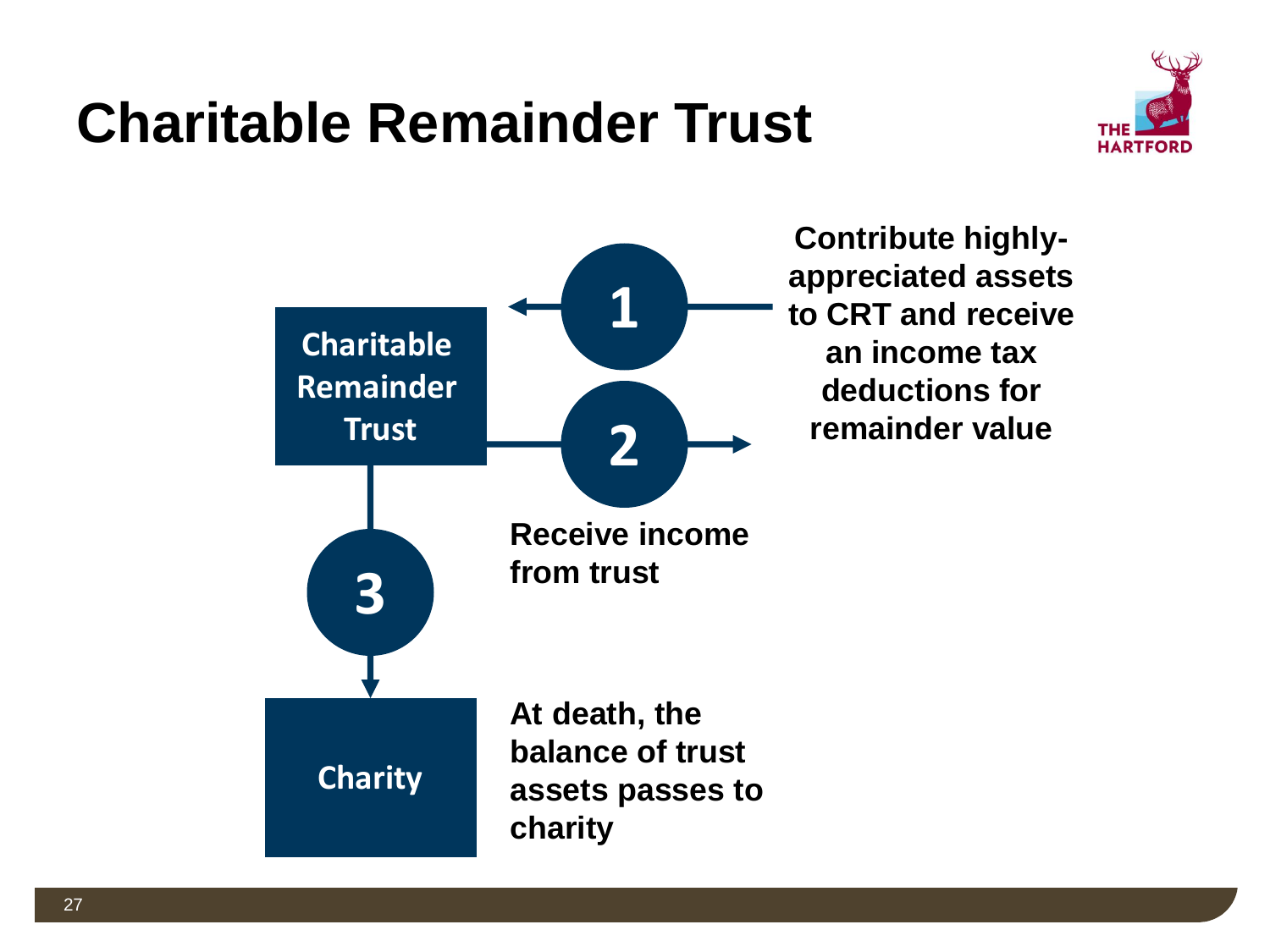## **Private Family Foundations**



#### **Advantages**

- Perceived prestige
- Flexibility
- Continuity
- May hire staff and receive salary

#### **Disadvantages**

- Complex
- Reduced tax deductions relative to AGI levels
- Requires annual distribution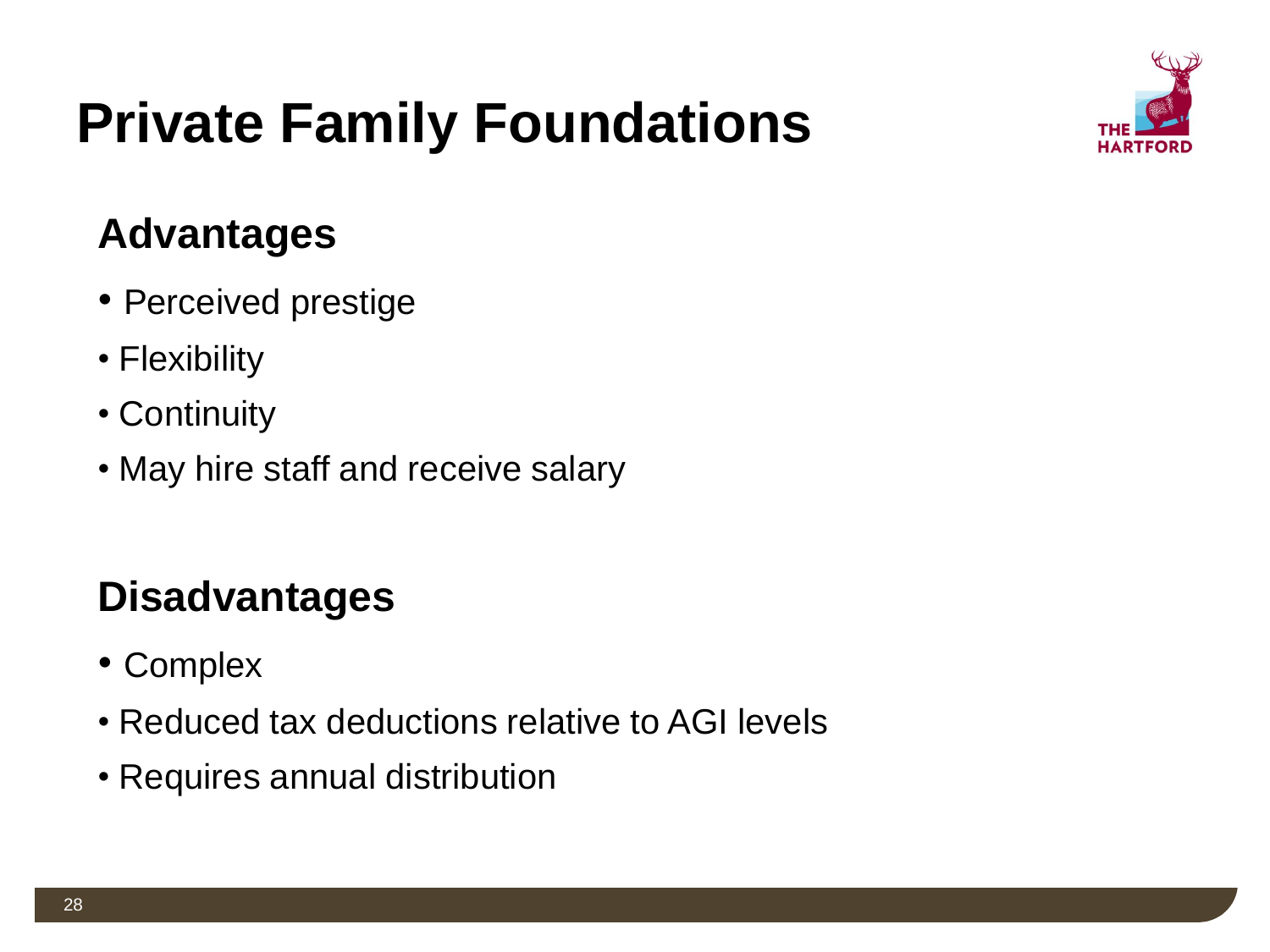## **Donor Advised Funds**

#### **Advantages**

- Build a lasting legacy
- Maximizes income tax deduction
- Flexible contributions
- Donations can be given to multiple charities today or in the future
- Relatively inexpensive and easy to establish
- May use own financial advisor
- Donors may remain anonymous

#### **Disadvantages**

- No income potential
- Can only make recommendations
- **Irrevocable**

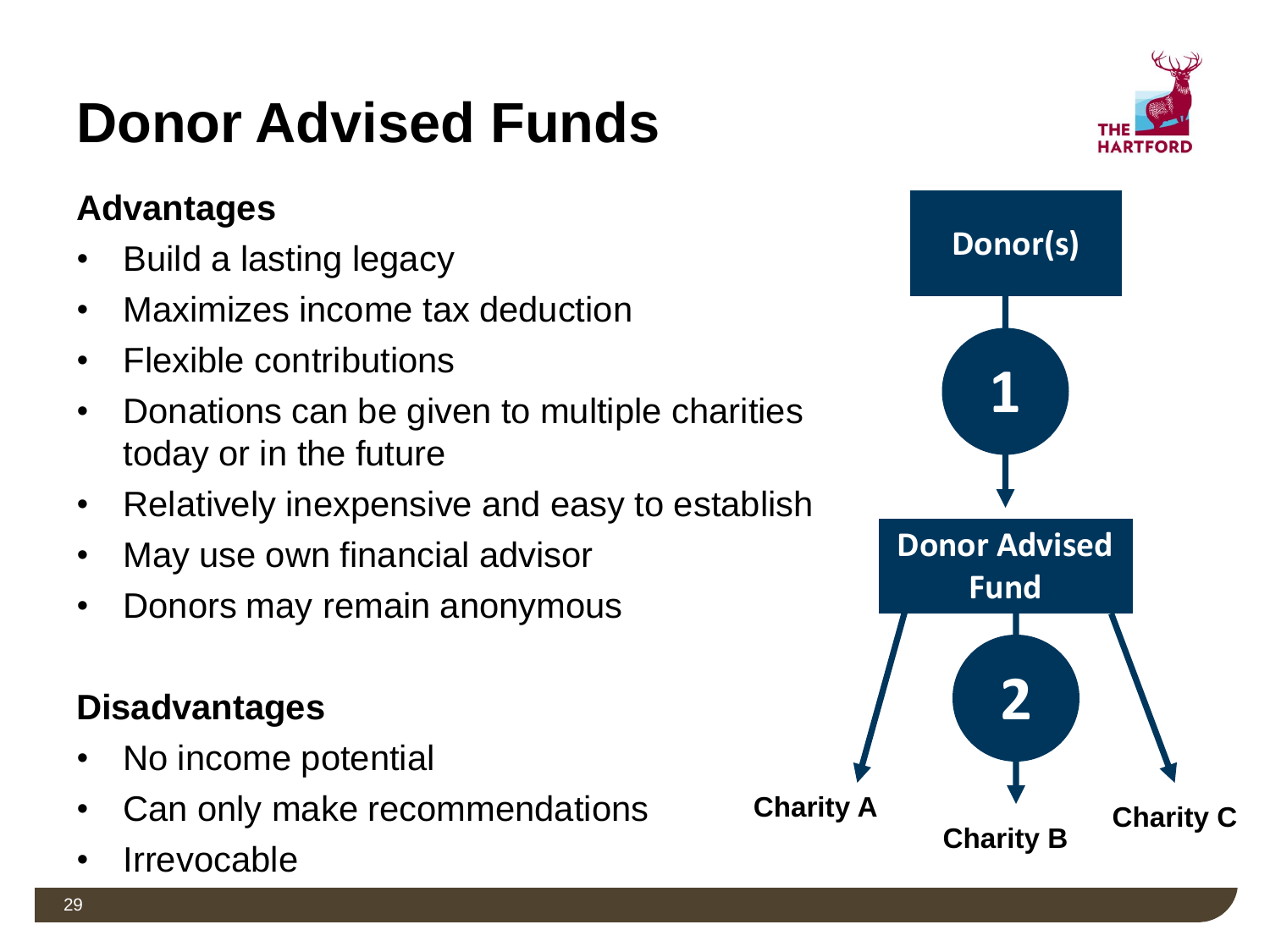#### **Step 4 Implementation**



Team Approach

- Attorney
- Financial Advisor
	- Create a plan
	- Implement a plan with the right products
	- Monitor the plan
- CPA
- Hartford Representative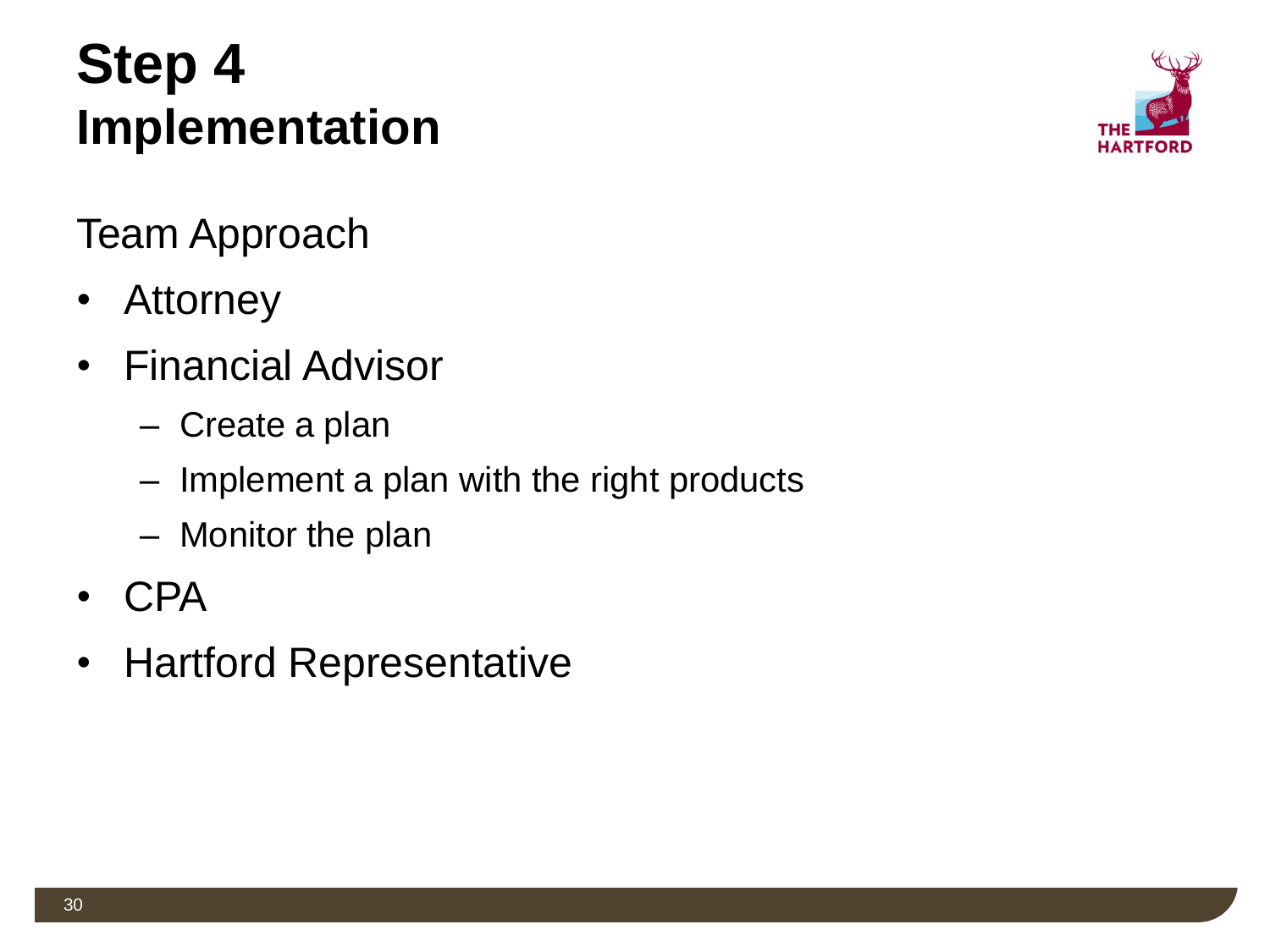### **Create The Right Plan For You**



#### **An estate plan that includes:**

- **Distribution of assets according to your values and wishes**
- **Preservation of assets for your heirs**
- **Donations to causes you are personally connected to**

## **If you fail to plan, plan to fail!**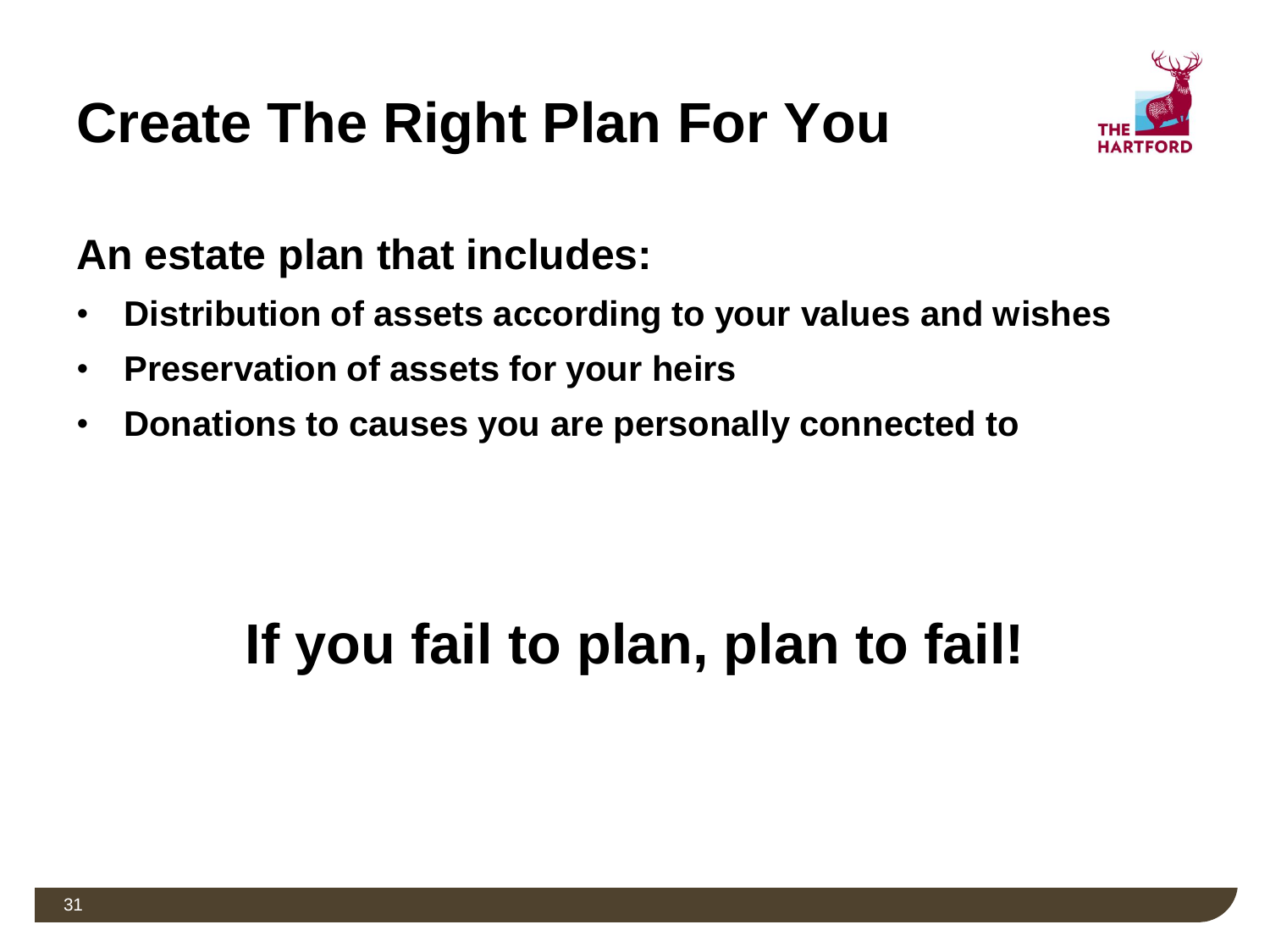### **Important Information**



There are complex legal and tax implications associated with the strategies discussed, and you must consult your own tax and/or legal advisors to determine whether or not any strategy is appropriate for you. The Hartford is not authorized to practice law or to provide legal or tax advice.

The potential results indicated by any of these strategies are dependent upon our understanding of current federal income, gift and estate tax laws as presented by the Internal Revenue Service. Any change in such laws or interpretations could affect the result illustrated. The Tax Relief, Unemployment Insurance Reauthorization, and Job Creation Act of 2010 (the "Act") reinstated the federal estate tax and generation skipping taxes and reunified the estate and gift tax basic exclusion amount. Under the Act, estate, gift, and generation-skipping transfers are taxed at a maximum rate of 35%. The individual basic exclusion amount for estate, gift and generation-skipping transfers is \$5,000,000, subject to an inflation adjustment in 2012. An individual's basic exclusion amount for estate tax purposes may be increased by the unused basic exclusion amount of a deceased spouse. The Act expires at the end of 2012, at which time the estate, gift and generation skipping transfer tax exemptions will be reduced to \$1,000,000 (the generation skipping tax exemption is indexed) and the maximum rates will be increased to 55%. The uncertainty regarding how the Act might be modified, underscores the importance of seeking guidance from a qualified advisor to help ensure that your estate plan adequately addresses your needs and those of your beneficiaries under all possible scenarios.